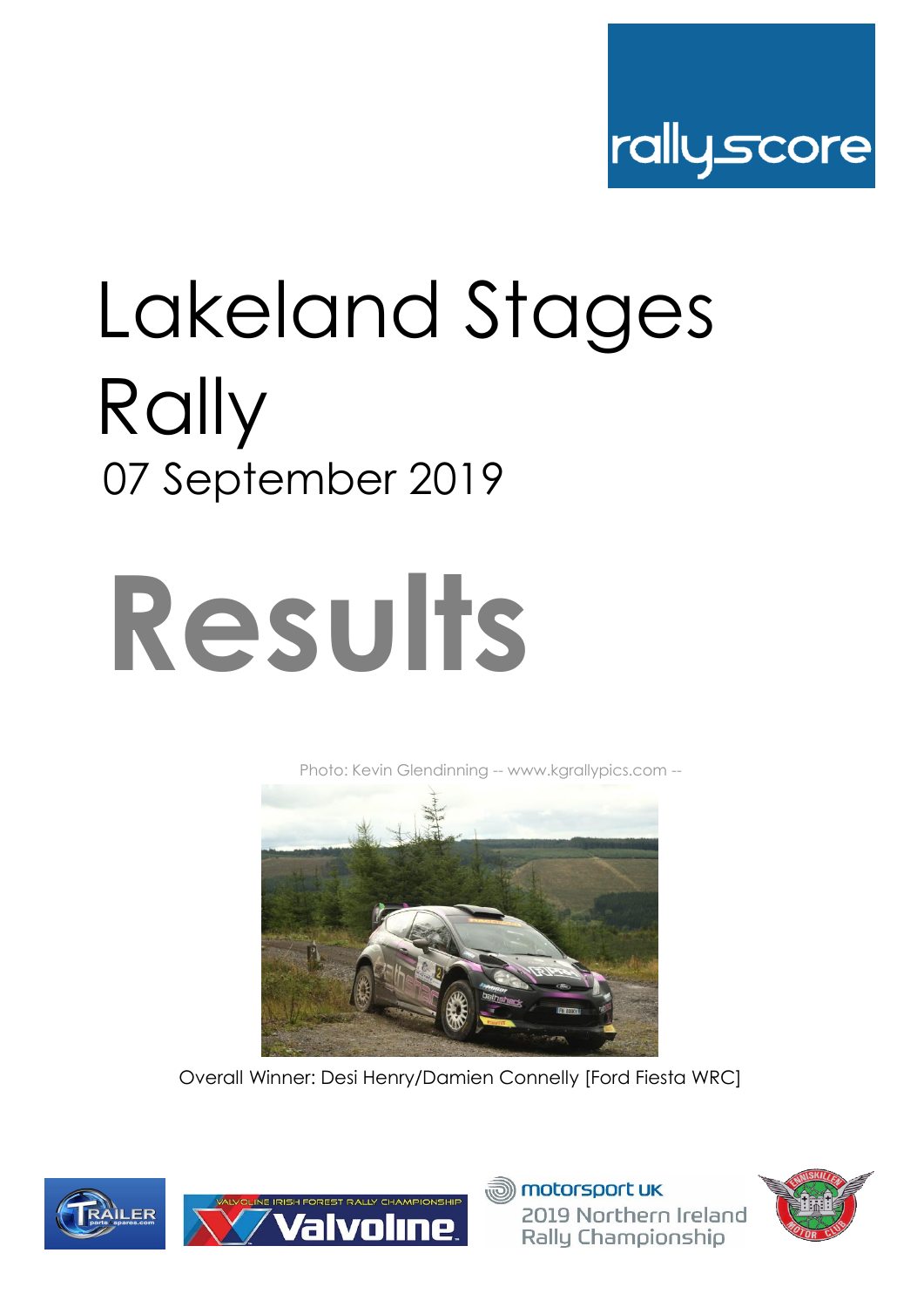| <b>Official Final Classification</b> |                |                                     |                                    |                               |                |                                       |                   |                                           |  |  |  |
|--------------------------------------|----------------|-------------------------------------|------------------------------------|-------------------------------|----------------|---------------------------------------|-------------------|-------------------------------------------|--|--|--|
| Pos                                  |                | <b>Car Nc Driver</b>                | Co-driver                          | Car                           | <b>Cls</b>     | <b>Stage Time</b><br><b>Penalties</b> | <b>Total Time</b> | <b>From Previous</b><br><b>From First</b> |  |  |  |
| 1st                                  | $\overline{2}$ | Desi Henry<br>Portglenone           | Damien Connelly<br>Monaghan        | Ford Fiesta WRC               | 9              | 0:34:17                               | 00:34:17          |                                           |  |  |  |
| 2 <sub>nd</sub>                      | 1              | Sam Moffett<br>Monaghan             | James Fulton<br>Bailieborough      | <b>Ford Fiesta</b>            | 9              | 0:34:39                               | 00:34:39          | $+0:22$<br>$+0:22$                        |  |  |  |
| 3rd                                  | 4              | Cathan McCourt<br>Dromore           | <b>Barry McNulty</b><br>Belcoo     | Ford Fiesta R5                | 9              | 0:34:50                               | 00:34:50          | $+0:11$<br>$+0:33$                        |  |  |  |
| 4th                                  | 3              | Vivian Hamill<br>Ballygawley        | Andrew Grennan                     | Ford Fiesta R5 RHD            | 9              | 0:35:11                               | 00:35:11          | $+0:21$<br>$+0:54$                        |  |  |  |
| 5th                                  | 5              | Donagh Kelly<br>Frosses             | Conor Foley<br><b>Ballinode</b>    | Škoda Fabia R5                | 8              | 0:35:16                               | 00:35:16          | $+0:05$<br>$+0:59$                        |  |  |  |
| 6th                                  | 7              | Patrick O'Brien<br>Omagh            | <b>Thomas Nugent</b><br>Omagh      | Mitsubishi Lancer Evo         | 9              | 0:35:20                               | 00:35:20          | $+0:04$<br>$+1:03$                        |  |  |  |
| 7th                                  | 15             | Niall McCullagh<br>Omagh            | Ryan McCloskey<br>Omagh            | Ford Fiesta R5                | 9              | 0:35:41                               | 00:35:41          | $+0:21$<br>$+1:24$                        |  |  |  |
| 8th                                  | 17             | Stephen Wright<br>Monaghan          | <b>Arthur Kierans</b><br>Monaghan  | Ford Fiesta R5                | 9              | 0:35:44                               | 00:35:44          | $+0:03$<br>$+1:27$                        |  |  |  |
| 9th                                  | 14             | <b>Conor McCourt</b><br>Omagh       | <b>Brian Hoy</b><br>Enniskillen    | <b>Ford Fiesta</b>            | 8              | 0:35:48                               | 00:35:48          | $+0:04$<br>$+1:31$                        |  |  |  |
| 10th                                 | 19             | Michael Carbin<br>Monaghan          | Conor Mohan<br>Monaghan            | Mitsubishi Lancer Evo<br>VIII | 9              | 0:36:00                               | 00:36:00          | $+0:12$<br>$+1:43$                        |  |  |  |
| 11th                                 | 12             | <b>Martin Cairns</b><br>Strabane    | Peter Ward<br>Donemana             | <b>Ford Fiesta</b>            | 9              | 0:36:07                               | 00:36:07          | $+0:07$<br>$+1:50$                        |  |  |  |
| 12th                                 | 10             | Derek McGeehan<br>Draperstown       | Mark McGeehan<br>Draperstown       | Mini WRC                      | 9              | 0:36:11                               | 00:36:11          | $+0:04$<br>$+1:54$                        |  |  |  |
| 13th                                 | 11             | Niall McGonigle<br>Strabane         | Paddy McCrudden<br>Donegal Town    | Mitsubishi Lancer Evo<br>IX   | 2              | 0:36:16                               | 00:36:16          | $+0:05$<br>$+1:59$                        |  |  |  |
| 14th                                 | q              | <b>Niall Henry</b><br>Portglenone   | Damien Duffin<br>Rasharkin         | Citroën DS3 R5                | 8              | 0:36:31                               | 00:36:31          | $+0:15$<br>$+2:14$                        |  |  |  |
| 15th                                 | 20             | Joe Hegarty<br>Draperstown          | David Turkington<br>Cookstown      | Mitsubishi Lancer Evo<br>IX   | 9              | 0:36:49                               | 00:36:49          | $+0:18$<br>$+2:32$                        |  |  |  |
| 16th                                 | 16             | Donall Sweeney<br>Omagh             | Dean O'Sullivan<br>Raphoe          | Mitsubishi Lancer Evo<br>V١   | 9              | 0:37:07                               | 00:37:07          | $+0:18$<br>$+2:50$                        |  |  |  |
| 17th                                 | 43             | Stephen Dickson<br>Drumquin         | <b>Tommy Hayes</b>                 | Mitsubishi Lancer Evo<br>IX   | $\overline{2}$ | 0:37:09                               | 00:37:09          | $+0:02$<br>$+2:52$                        |  |  |  |
| 18th                                 | 50             | <b>Andrew Bustard</b><br>Castlederg | Kaine Treanor<br>Monaghan          | Mitsubishi Lancer Evo         | 9              | 0:37:24                               | 00:37:24          | $+0:15$<br>$+3:07$                        |  |  |  |
| 19th                                 | 25             | David Condell<br>Carlow             | Paul Kelly<br>Monaghan             | Ford Escort                   | 7              | 0:37:25                               | 00:37:25          | $+0:01$<br>$+3:08$                        |  |  |  |
| 20th                                 | 22             | Martin McKenna<br>Omagh             | Martin Brady<br>Galway             | Ford Fiesta WRC               | 9              | 0:37:26                               | 00:37:26          | $+0:01$<br>$+3:09$                        |  |  |  |
| 21st                                 | 40             | Colm McFall<br>Ballycastle          | Ronnie Craig<br>Ballycastle        | Mitsubishi Lancer Evo<br>IX   | $\overline{2}$ | 0:37:48                               | 00:37:48          | $+0:22$<br>$+3:31$                        |  |  |  |
| 22nd                                 | 29             | John Gordon<br>Newry                | <b>Thomas Wedlock</b><br>Cootehill | Ford Escort                   | 6              | 0:37:53                               | 00:37:53          | $+0:05$<br>$+3:36$                        |  |  |  |
| 23rd                                 | 46             | Pauric Sheridan<br>Moyne            | Sean Brunton<br>Mountnugent        | Ford Fiesta                   | 9              | 0:37:54                               | 00:37:54          | $+0:01$<br>$+3:37$                        |  |  |  |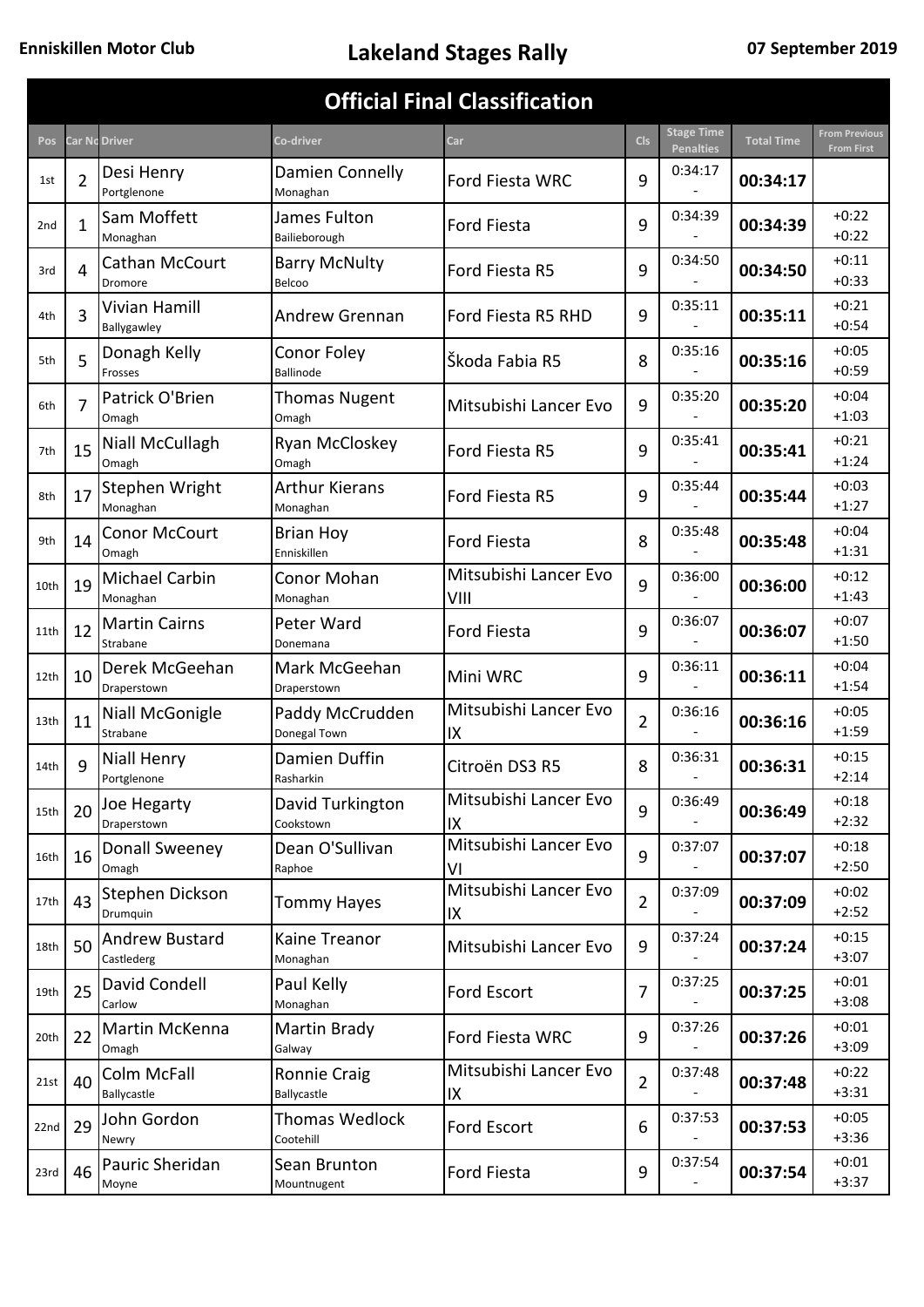|      |    |                                      |                                   | <b>Official Final Classification</b> |                |                                       |                   |                                           |
|------|----|--------------------------------------|-----------------------------------|--------------------------------------|----------------|---------------------------------------|-------------------|-------------------------------------------|
| Pos  |    | <b>Car Nc Driver</b>                 | Co-driver                         | Car                                  | <b>Cls</b>     | <b>Stage Time</b><br><b>Penalties</b> | <b>Total Time</b> | <b>From Previous</b><br><b>From First</b> |
| 24th | 52 | Ruairi Maguire<br>Dromore            | Grace O'Brien<br>Dromtarriffe     | Vauxhall Corsa                       | 4              | 0:38:07                               | 00:38:07          | $+0:13$<br>$+3:50$                        |
| 25th | 8  | Kenny McKinstry<br>Banbridge         | Kenny Hull<br>Banbridge           | <b>Ford Fiesta</b>                   | 9              | 0:38:23                               | 00:38:23          | $+0:16$<br>$+4:06$                        |
| 26th | 37 | Gareth Mimnagh<br>Omagh              | J Barry McCarney<br>Isle Of Man   | Mitsubishi Lancer Evo                | 9              | 0:38:26<br>00:38:26                   |                   | $+0:03$<br>$+4:09$                        |
| 27th | 32 | Owen McMackin<br>Omagh               | <b>Barry Ferris</b><br>Omagh      | <b>Ford Escort</b>                   | 6              | 0:38:43                               | 00:38:43          | $+0:17$<br>$+4:26$                        |
| 28th | 60 | Marc Johnston<br>Enniskillen         | Colin Irvine<br>Irvinestown       | <b>Ford Escort</b>                   | 5              | 0:38:46                               | 00:38:46          | $+0:03$<br>$+4:29$                        |
| 29th | 51 | Kyle White<br><b>Belfast</b>         | Sean Topping<br>Banbridge         | Peugeot 208 R2                       | 4              | 0:38:53                               | 00:38:53          | $+0:07$<br>$+4:36$                        |
| 30th | 30 | Paul McErlean<br>Bellaghy            | Niall McKenna<br>Draperstown      | <b>Ford Escort MkII</b>              | 6              | 0:39:11                               | 00:39:11          | $+0:18$<br>$+4:54$                        |
| 31st | 33 | <b>Drew Stewart</b><br>Antrim        | David White<br>Antrim             | <b>Ford Escort MkII</b>              | 6              | 0:39:15                               | 00:39:15          | $+0:04$<br>$+4:58$                        |
| 32nd | 47 | <b>Robert McKelvey</b><br>Castlederg | <b>Ben Teggart</b>                | Mitsubishi Lancer Evo<br>VIII        | $\overline{2}$ | 0:39:16                               | 00:39:16          | $+0:01$<br>$+4:59$                        |
| 33rd | 66 | James Kennedy<br>Antrim              | <b>Heather Kennedy</b><br>Antrim  | Ford Escort MkII                     | 6              | 0:39:21                               | 00:39:21          | $+0:05$<br>$+5:04$                        |
| 34th | 63 | Packie McCarney<br>Omagh             | <b>Mark Preston</b><br>Sion Mills | Mitsubishi Lancer Evo<br>V١          |                | 0:39:54                               | 00:39:54          | $+0:33$<br>$+5:37$                        |
| 35th | 62 | <b>Raymond Doyle</b><br>Pomeroy      | Ryan Murray<br>Magherafelt        | Toyota Corolla                       | 4              | 0:40:13                               | 00:40:13          | $+0:19$<br>$+5:56$                        |
| 36th | 31 | <b>Stanley Orr</b><br>Newtownards    | Graham Henderson<br>Londonderry   | Ford Escort RS1600                   | 10             | 0:40:16                               | 00:40:16          | $+0:03$<br>$+5:59$                        |
| 37th | 78 | Adrian Grant<br>Lisburn              | Olivia Coulter<br>Crumlin         | Ford Escort MkII                     | 5              | 0:40:29                               | 00:40:29          | $+0:13$<br>$+6:12$                        |
| 38th | 67 | Tony McKenna<br>Fintona              | Eathan McColgan<br>Strabane       | Ford Escort MkII                     | 5              | 0:40:34                               | 00:40:34          | $+0:05$<br>$+6:17$                        |
| 39th | 80 | Niall Carey<br>Cushendall            | Ciaran Carey<br>Magheralin        | <b>BMW Compact</b>                   | 7              | 0:41:14                               | 00:41:14          | $+0:40$<br>$+6:57$                        |
| 40th | 70 | Mervyn Wilson<br>Enniskillen         | Darragh Sheridan<br>Lisbellaw     | Ford Escort                          | 3              | 0:41:18                               | 00:41:18          | $+0:04$<br>$+7:01$                        |
| 41st | 42 | Patsy Keenan<br>Atlanta              | Stephen Joyce                     | Mitsubishi Lancer Evo<br>IX          | $\overline{2}$ | 0:41:44                               | 00:41:44          | $+0:26$<br>$+7:27$                        |
| 42nd | 71 | Liam McQuaid<br>Dromore              | Mervyn Gailbraith<br>Seskinore    | Ford Escort                          | 5              | 0:41:45                               | 00:41:45          | $+0:01$<br>$+7:28$                        |
| 43rd | 68 | Rodney Donaldson<br>Enniskillen      | Pauric Keeney<br>Donegal          | Ford Escort                          | 5              | 0:41:56                               | 00:41:56          | $+0:11$<br>$+7:39$                        |
| 44th | 88 | Keelan Maguire<br>Dromore            | <b>Oisin Sherlock</b>             | Honda Civic                          | 4              | 0:42:18                               | 00:42:18          | $+0:22$<br>$+8:01$                        |
| 45th | 58 | Eamon Doherty<br>Garvagh             | Connor O'Loan                     | Ford Escort                          | 7              | 0:42:45                               | 00:42:45          | $+0:27$<br>$+8:28$                        |
| 46th | 89 | <b>Gerard Neeson</b><br>Strabane     | Michael Murray<br>Derry           | Peugeot 106 GTi                      | 4              | 0:42:47                               | 00:42:47          | $+0:02$<br>$+8:30$                        |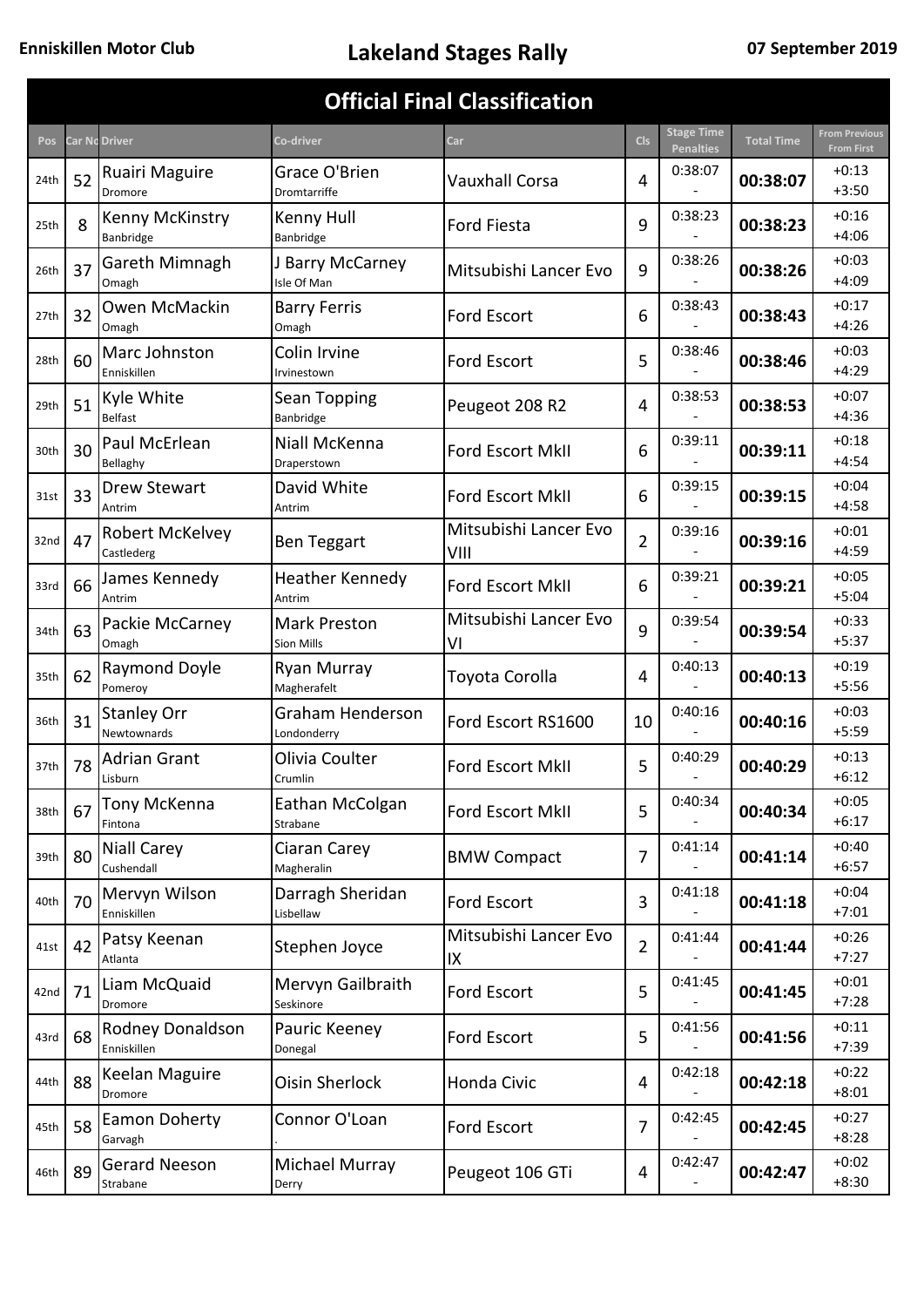|      |    |                                     |                                            | <b>Official Final Classification</b> |                |                                       |                   |                                           |
|------|----|-------------------------------------|--------------------------------------------|--------------------------------------|----------------|---------------------------------------|-------------------|-------------------------------------------|
| Pos  |    | Car Nc Driver                       | Co-driver                                  | <b>Car</b>                           | <b>Cls</b>     | <b>Stage Time</b><br><b>Penalties</b> | <b>Total Time</b> | <b>From Previous</b><br><b>From First</b> |
| 47th | 96 | Gary Johnston<br>Enniskillen        | <b>Dermot Brewster</b><br>Enniskillen      | Ford Escort                          | 6              | 0:43:27                               | 00:43:27          | $+0:40$<br>$+9:10$                        |
| 48th | 92 | <b>Adam Vance</b><br>Beragh         | David Vance<br>Beragh                      | Honda Civic Type R                   | 1              | 0:44:55                               | 00:44:55          | $+1:28$<br>$+10:38$                       |
| 49th | 69 | Dominic Leonard<br>Enniskillen      | <b>Martin Baxter</b><br><b>Bellanaleck</b> | Honda Civic                          | 4              | 0:45:17                               | 00:45:17          | $+0:22$<br>$+11:00$                       |
| 50th | 97 | Joel Eakin<br>Claudy                | Sean Doherty<br>Derry                      | Peugeot 106 GTi                      | 1              | 0:45:21                               | 00:45:21          | $+0:04$<br>$+11:04$                       |
| 51st | 82 | Cecil Minford<br>Crumlin            | Damien McCann<br>Toomebridge               | Subaru Impreza                       | $\overline{2}$ | 0:45:29                               | 00:45:29          | $+0:08$<br>$+11:12$                       |
| 52nd | 81 | <b>Bill Arbuthnot</b><br>Maghera    | Jason McGuckin<br>Tobermore                | Subaru Impreza                       | 9              | 0:49:16                               | 00:49:16          | $+3:47$<br>$+14:59$                       |
| 53rd | 86 | William Graham<br>Lisbellaw         | Seamus McTigue<br>Ballinaglera             | <b>Vauxhall Corsa</b>                | 3              | 0:49:14<br>0:50                       | 00:50:04          | $+0:48$<br>$+15:47$                       |
| 54th | 87 | <b>Barry Meeke</b><br>Dungannon     | Peter Dowds<br>Lisburn                     | Nissan Micra                         | 3              | 0:53:37<br>0:40                       | 00:54:17          | $+4:13$<br>$+20:00$                       |
| 55th | 95 | Thomas McGauran<br><b>Belleek</b>   | <b>Thomas McGauran</b><br><b>Belleek</b>   | Mini Cooper                          | 10             | 1:01:06                               | 01:01:06          | $+6:49$<br>$+26:49$                       |
|      | 44 | Alan Atcheson<br>Strabane           | Keith Curley<br>Askeaton                   | <b>Ford Fiesta</b>                   | 9              |                                       | <b>RET</b>        |                                           |
|      | 53 | <b>Stewart McClean</b><br>Dungannon | Jonny Holdsworth<br>Dungannon              | <b>Vauxhall Nova</b>                 | 4              |                                       | <b>RET</b>        |                                           |
|      | 6  | Derek McGarrity<br>Glengormley      | Paddy Robinson<br>Letterkenny              | Ford Fiesta 1600 WRC                 | 9              |                                       | <b>RET</b>        |                                           |
|      | 21 | Sean Devine<br>Donemana             | John McElhinney                            | Ford Fiesta                          | 9              |                                       | <b>RET</b>        |                                           |
|      | 36 | Peter McCullagh<br>Maynooth         | Calum Maguire<br>Tydavnet                  | Mitsubishi Lancer Evo<br>IX          | $\overline{2}$ |                                       | <b>RET</b>        |                                           |
|      | 34 | Derek Mackarel<br>Monaghan          | Conor Boylan<br>Monaghan                   | <b>Vauxhall Nova</b>                 | 4              |                                       | <b>RET</b>        |                                           |
|      | 61 | Andy Magee<br>Glenarm               | Michael Johnston<br>Ballymena              | Ford Escort                          | 5              |                                       | <b>RET</b>        |                                           |
|      | 76 | Dean Humphrey<br>Drumquin           | <b>Martin Gallogley</b><br>Drumquin        | <b>Vauxhall Corsa</b>                | 3              |                                       | <b>RET</b>        |                                           |
|      | 84 | James McGovern<br>Enniskillen       | Louise Boyle<br>Enniskillen                | Toyota Corolla                       | 1              |                                       | <b>RET</b>        |                                           |
|      | 77 | Ed Muldoon<br>Westport              | Mark Byrne<br>Ashford                      | Suzuki Swift Sport                   | 4              |                                       | <b>RET</b>        |                                           |
|      | 64 | <b>Jody McManus</b><br>Enniskillen  | <b>Andrew Browne</b><br>Oldcastle          | Ford Fiesta                          | 4              |                                       | <b>RET</b>        |                                           |
|      | 73 | Shane Kenneally<br>Dungarvan        | Jer Connors<br>Waterford                   | Honda Civic                          | 4              |                                       | <b>RET</b>        |                                           |
|      | 54 | <b>Brian Brady</b><br>Oldcastle     | <b>Leonard Tuite</b><br>Oldcastle          | Honda Civic                          | 4              |                                       | <b>RET</b>        |                                           |
|      | 72 | <b>Travis Humphrey</b><br>Drumquin  | Ben Thompson<br>Kesh                       | Peugeot 205                          | 3              |                                       | <b>RET</b>        |                                           |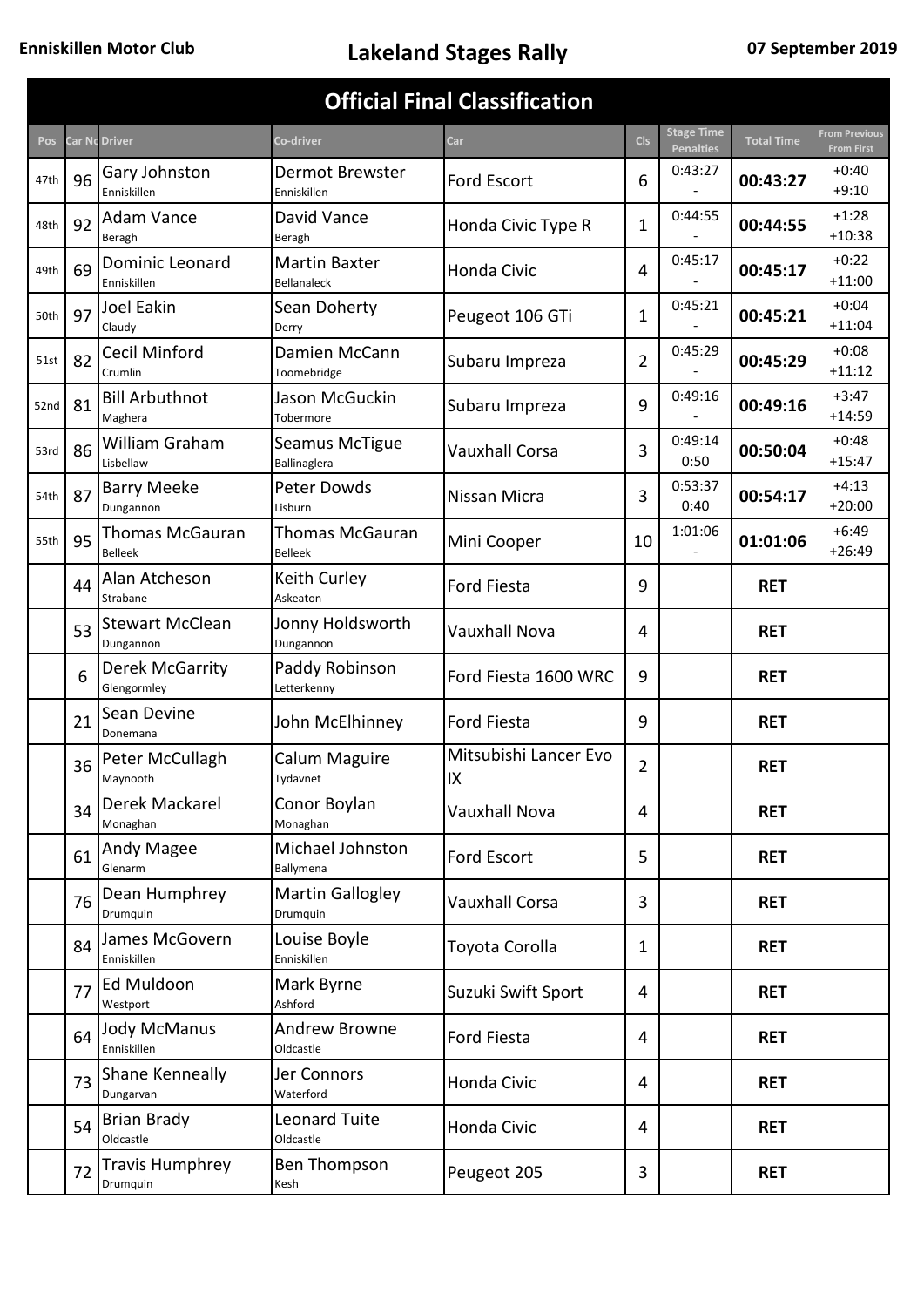|     |    |                                         |                                            | <b>Official Final Classification</b> |                |                                       |                   |                                   |
|-----|----|-----------------------------------------|--------------------------------------------|--------------------------------------|----------------|---------------------------------------|-------------------|-----------------------------------|
| Pos |    | <b>Car Nc Driver</b>                    | Co-driver                                  | Car                                  | <b>Cls</b>     | <b>Stage Time</b><br><b>Penalties</b> | <b>Total Time</b> | rom Previous<br><b>From First</b> |
|     | 24 | David Crossen<br>Comber                 | Aileen Kelly<br>Rosscarbery                | Ford Escort MkII                     | 6              |                                       | <b>RET</b>        |                                   |
|     | 26 | Adrian Hetherington<br>Dungannon        | Gary Nolan<br>Wexford                      | Ford Escort RS1800                   | 10             |                                       | <b>RET</b>        |                                   |
|     | 23 | Paul Britton<br>Strabane                | Kieran McGrath                             | Subaru Impreza N16                   | $\overline{2}$ |                                       | <b>RET</b>        |                                   |
|     | 79 | Jamie Grant<br>Lisburn                  | Chris Johnston<br>Ballymena                | Toyota Starlet                       | 6              |                                       | <b>RET</b>        |                                   |
|     | 93 | Mark Faulkner<br>Ballygowan             | Ashley Boulton<br><b>Belfast</b>           | Nissan Micra                         | 3              |                                       | <b>RET</b>        |                                   |
|     | 18 | Liam Regan<br>Belfast                   | Ger Conway<br>Kerry                        | Mitsubishi Lancer Evo<br>IΧ          | $\overline{2}$ |                                       | <b>RET</b>        |                                   |
|     | 48 | lan Dickson<br>Drumquin                 | <b>Dermot McCafferty</b>                   | Mitsubishi Lancer Evo<br>IX          | $\overline{2}$ |                                       | <b>RET</b>        |                                   |
|     | 27 | <b>Shane McGirr</b><br>Fivemiletown     | Liam McIntyre<br>Donegal Town              | Toyota Starlet                       | 6              |                                       | <b>RET</b>        |                                   |
|     | 65 | Matthew Cathcart<br>Enniskillen         | Stephen Griffith<br>Enniskillen            | <b>Ford Escort</b>                   | 6              |                                       | <b>RET</b>        |                                   |
|     | 41 | <b>Brian McFall</b><br><b>Bushmills</b> | <b>Matthew McKenna</b><br><b>Drumaness</b> | Mitsubishi Lancer Evo<br>Χ           | 9              |                                       | <b>RET</b>        |                                   |
|     | 35 | David Dennison<br>Drumquin              | Gareth Lewthwaite<br>Omagh                 | Mitsubishi Lancer Evo                | $\overline{2}$ |                                       | <b>RET</b>        |                                   |
|     | 56 | Hugh McQuaid<br>Dromore                 | <b>Enda Gerety</b><br>Ballymahon           | Ford Escort                          | 5              |                                       | <b>RET</b>        |                                   |
|     | 85 | Sammy Scollan<br>Enniskillen            | Andy Heekin                                | Subaru Impreza                       | 2              |                                       | <b>RET</b>        |                                   |
|     | 94 | Ryan McCanney<br>Dromore                | Conor McGurren<br>Drumquin                 | Vauxhall Nova                        | 3              |                                       | <b>RET</b>        |                                   |
|     | 91 | Albert McClenahan<br>Tyrone             | Caleb McClenahan<br>Loughgall              | Subaru Impreza                       | 9              |                                       | <b>RET</b>        |                                   |
|     | 99 | <b>Shane McCanney</b><br>Omagh          | Diarmaid Campbell<br>Trillick              | Toyota Corolla<br>Twincam            | 1              |                                       | <b>RET</b>        |                                   |
|     | 45 | <b>Austin Snow</b><br>Omagh             | John Henderson<br>Portadown                | Mitsubishi Lancer Evo<br>IΧ          | $\overline{2}$ |                                       | <b>RET</b>        |                                   |
|     | 75 | <b>Drew Chambers</b><br>Enniskillen     | Wendy Blackledge<br>Ballinamallard         | Peugeot 206 GTi                      | 1              |                                       | <b>RET</b>        |                                   |
|     | 83 | Aaron Cunningham<br>Maghera             | Paul McGahon<br>Maghera                    | Ford Escort                          | 6              |                                       | <b>RET</b>        |                                   |
|     | 98 | <b>Gareth Deazley</b><br>Dromore        | Tony McGovern<br>Enniskillen               | Honda Civic                          | 4              |                                       | <b>RET</b>        |                                   |

Signed by Gerry Cavanagh [Clerk of the Course] Published: 17:15, 7 September 2019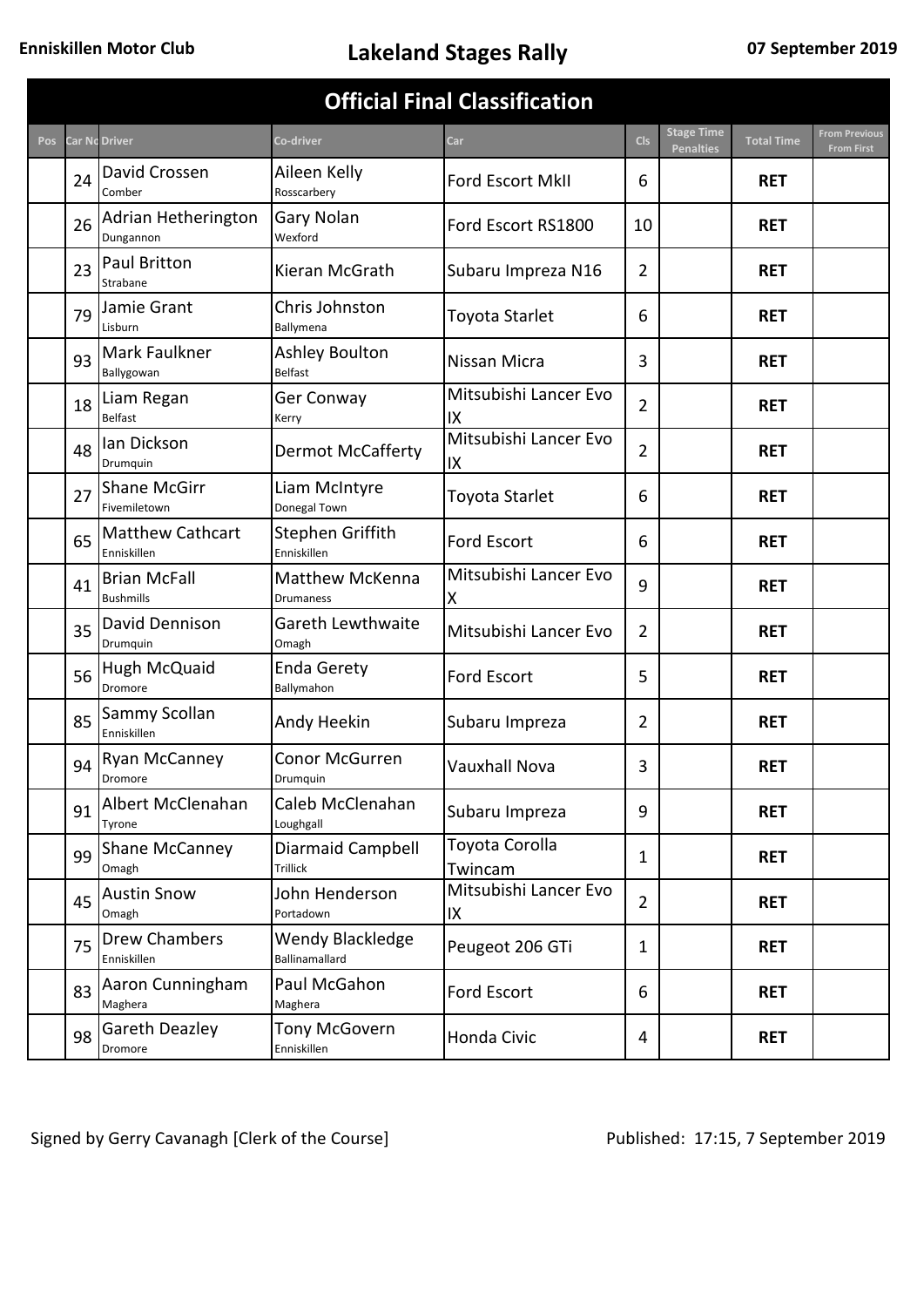| Class 1        |    | Group N cars up to and including 2000cc<br>Pos Num Driver/Co-driver [Car]                 | <b>Total</b>             | Class 6            |          | Cars from 1651cc to 2100cc with more than two valves per cylinder - Two v<br>Pos Num Driver/Co-driver [Car] | <b>Total</b> |
|----------------|----|-------------------------------------------------------------------------------------------|--------------------------|--------------------|----------|-------------------------------------------------------------------------------------------------------------|--------------|
| 1              |    | 92 Adam Vance/David Vance [Honda Civic Type R]                                            | 44m 55s                  | $\mathbf{1}$       |          | 29 John Gordon/Thomas Wedlock [Ford Escort]                                                                 | 37m 53s      |
|                |    |                                                                                           |                          |                    |          |                                                                                                             |              |
| 2              |    | 97 Joel Eakin/Sean Doherty [Peugeot 106 GTi]                                              | 45m 21s                  | $2^{\circ}$        |          | 32 Owen McMackin/Barry Ferris [Ford Escort]                                                                 | 38m 43s      |
|                |    | 84 James McGovern/Louise Boyle [Toyota Corolla]                                           | <b>DNF</b>               | 3                  |          | 30 Paul McErlean/Niall McKenna [Ford Escort MkII]                                                           | 39m 11s      |
|                |    | 99 Shane McCanney/Diarmaid Campbell [Toyota Corolla Twinc                                 | <b>DNF</b>               | 4                  |          | 33 Drew Stewart/David White [Ford Escort MkII]                                                              | 39m 15s      |
|                |    | 75 Drew Chambers/Wendy Blackledge [Peugeot 206 GTi]                                       | <b>DNF</b>               | 5                  |          | 66 James Kennedy/Heather Kennedy [Ford Escort MkII]                                                         | 39m 21s      |
|                |    |                                                                                           |                          | 6                  |          | 96 Gary Johnston/Dermot Brewster [Ford Escort]                                                              | 43m 27s      |
| Class 2        |    | Group N cars over 2000cc                                                                  |                          |                    |          | 24 David Crossen/Aileen Kelly [Ford Escort MkII]                                                            | <b>DNF</b>   |
|                |    | Pos Num Driver/Co-driver [Car]                                                            | <b>Total</b>             |                    |          | 79 Jamie Grant/Chris Johnston [Toyota Starlet]                                                              | <b>DNF</b>   |
| 1              |    | 11 Niall McGonigle/Paddy McCrudden [Mitsubishi Lancer Evo I]                              | 36m 16s                  |                    |          | 27 Shane McGirr/Liam McIntyre [Toyota Starlet]                                                              | <b>DNF</b>   |
| 2              | 43 | Stephen Dickson/Tommy Hayes [Mitsubishi Lancer Evo IX]                                    | 37m 09s                  |                    |          | 65 Matthew Cathcart/Stephen Griffith [Ford Escort]                                                          | <b>DNF</b>   |
| 3              | 40 | Colm McFall/Ronnie Craig [Mitsubishi Lancer Evo IX]                                       | 37m 48s                  |                    |          | 83 Aaron Cunningham/Paul McGahon [Ford Escort]                                                              | <b>DNF</b>   |
| 4<br>47        |    | Robert McKelvey/Ben Teggart [Mitsubishi Lancer Evo VIII]                                  | 39m 16s                  |                    |          |                                                                                                             |              |
| 5              | 42 | Patsy Keenan/Stephen Joyce [Mitsubishi Lancer Evo IX]                                     | 41m 44s                  | Class <sub>7</sub> |          | Cars over 2100cc - Two wheel drive only                                                                     |              |
| 6              |    | 82 Cecil Minford/Damien McCann [Subaru Impreza]                                           | 45m 29s                  |                    |          | Pos Num Driver/Co-driver [Car]                                                                              | <b>Total</b> |
|                | 36 | Peter McCullagh/Calum Maguire [Mitsubishi Lancer Evo IX]                                  | <b>DNF</b>               | 1                  |          | 25 David Condell/Paul Kelly [Ford Escort]                                                                   | 37m 25s      |
|                |    | 23 Paul Britton/Kieran McGrath [Subaru Impreza N16]                                       | <b>DNF</b>               | 2                  |          | 80 Niall Carey/Ciaran Carey [BMW Compact]                                                                   | 41m 14s      |
|                | 18 | Liam Regan/Ger Conway [Mitsubishi Lancer Evo IX]                                          | <b>DNF</b>               | 3                  |          | 58 Eamon Doherty/Connor O'Loan [Ford Escort]                                                                | 42m 45s      |
|                | 48 | Ian Dickson/Dermot McCafferty [Mitsubishi Lancer Evo IX]                                  | <b>DNF</b>               |                    |          |                                                                                                             |              |
|                | 35 | David Dennison/Gareth Lewthwaite [Mitsubishi Lancer Evo]                                  | <b>DNF</b>               | Class 8            |          | Group R5 or S2000                                                                                           |              |
|                | 85 | Sammy Scollan/Andy Heekin [Subaru Impreza]                                                | <b>DNF</b>               |                    |          | Pos Num Driver/Co-driver [Car]                                                                              | <b>Total</b> |
|                |    | 45 Austin Snow/John Henderson [Mitsubishi Lancer Evo IX]                                  | <b>DNF</b>               | 1                  | 5        | Donagh Kelly/Conor Foley [Škoda Fabia R5]                                                                   | 35m 16s      |
|                |    |                                                                                           |                          | 2                  |          | 14 Conor McCourt/Brian Hoy [Ford Fiesta]                                                                    | 35m 48s      |
| Class 3        |    | Cars up to and including 1450cc and from 1451cc to 1650cc with up to two                  |                          | 3                  | 9        | Niall Henry/Damien Duffin [Citroën DS3 R5]                                                                  | 36m 31s      |
|                |    | Pos Num Driver/Co-driver [Car]                                                            | <b>Total</b>             |                    |          |                                                                                                             |              |
| 1              | 70 | Mervyn Wilson/Darragh Sheridan [Ford Escort]                                              | 41m 18s                  | Class 9            |          | Open Class including WRC Cars, Group R4 or R5+ and 4WD cars not in classe                                   |              |
| 2              | 86 | William Graham/Seamus McTigue [Vauxhall Corsa]                                            | 50m 04s                  |                    |          |                                                                                                             | <b>Total</b> |
| 87             |    |                                                                                           |                          |                    |          | Pos Num Driver/Co-driver [Car]                                                                              |              |
| 3              |    | Barry Meeke/Peter Dowds [Nissan Micra]                                                    | 54m 17s                  | 1                  | 2        | Desi Henry/Damien Connelly [Ford Fiesta WRC]                                                                | 34m 17s      |
|                |    | 76 Dean Humphrey/Martin Gallogley [Vauxhall Corsa]                                        | <b>DNF</b>               | 2                  | 1        | Sam Moffett/James Fulton [Ford Fiesta]                                                                      | 34m 39s      |
|                |    | 72 Travis Humphrey/Ben Thompson [Peugeot 205]                                             | <b>DNF</b>               | 3                  | 4        | Cathan McCourt/Barry McNulty [Ford Fiesta R5]                                                               | 34m 50s      |
|                |    | 93 Mark Faulkner/Ashley Boulton [Nissan Micra]                                            | <b>DNF</b>               | 4                  | 3        | Vivian Hamill/Andrew Grennan [Ford Fiesta R5 RHD]                                                           | 35m 11s      |
|                |    | 94 Ryan McCanney/Conor McGurren [Vauxhall Nova]                                           | <b>DNF</b>               | 5                  | 7        | Patrick O'Brien/Thomas Nugent [Mitsubishi Lancer Evo]                                                       | 35m 20s      |
|                |    |                                                                                           |                          | 6                  |          | 15 Niall McCullagh/Ryan McCloskey [Ford Fiesta R5]                                                          | 35m 41s      |
| Class 4        |    | Cars from 1451cc to 1650cc with more than two valves per cylinder - Two                   |                          | 7                  |          | 17 Stephen Wright/Arthur Kierans [Ford Fiesta R5]                                                           | 35m 44s      |
|                |    | Pos Num Driver/Co-driver [Car]                                                            | <b>Total</b>             | 8                  |          | 19 Michael Carbin/Conor Mohan [Mitsubishi Lancer Evo VIII]                                                  | 36m 00s      |
| 1              |    | 52 Ruairi Maguire/Grace O'Brien [Vauxhall Corsa]                                          | 38m 07s                  | 9                  |          | 12 Martin Cairns/Peter Ward [Ford Fiesta]                                                                   | 36m 07s      |
| 2              |    | 51 Kyle White/Sean Topping [Peugeot 208 R2]                                               | 38m 53s                  |                    |          | 10 10 Derek McGeehan/Mark McGeehan [Mini WRC]                                                               | 36m 11s      |
| 3              |    | 62 Raymond Doyle/Ryan Murray [Toyota Corolla]                                             | 40m 13s                  |                    |          | 11 20 Joe Hegarty/David Turkington [Mitsubishi Lancer Evo IX]                                               | 36m 49s      |
| 4              |    | 88 Keelan Maguire/Oisin Sherlock [Honda Civic]                                            | 42m 18s                  |                    |          | 12 16 Donall Sweeney/Dean O'Sullivan [Mitsubishi Lancer Evo VI]                                             | 37m 07s      |
| 5              |    | 89 Gerard Neeson/Michael Murray [Peugeot 106 GTi]                                         | 42m 47s                  |                    |          | 13 50 Andrew Bustard/Kaine Treanor [Mitsubishi Lancer Evo]                                                  | 37m 24s      |
| 6              | 69 | Dominic Leonard/Martin Baxter [Honda Civic]                                               | 45m 17s                  |                    |          | 14 22 Martin McKenna/Martin Brady [Ford Fiesta WRC]                                                         | 37m 26s      |
|                |    | 53 Stewart McClean/Jonny Holdsworth [Vauxhall Nova]                                       | <b>DNF</b>               |                    |          | 15 46 Pauric Sheridan/Sean Brunton [Ford Fiesta]                                                            | 37m 54s      |
|                |    | 34 Derek Mackarel/Conor Boylan [Vauxhall Nova]                                            | <b>DNF</b>               | 16                 | 8        | Kenny McKinstry/Kenny Hull [Ford Fiesta]                                                                    | 38m 23s      |
|                |    | 77 Ed Muldoon/Mark Byrne [Suzuki Swift Sport]                                             | <b>DNF</b>               |                    |          | 17 37 Gareth Mimnagh/J Barry McCarney [Mitsubishi Lancer Evo]                                               | 38m 26s      |
|                |    | 64 Jody McManus/Andrew Browne [Ford Fiesta]                                               | <b>DNF</b>               |                    |          | 18 63 Packie McCarney/Mark Preston [Mitsubishi Lancer Evo VI]                                               | 39m 54s      |
|                |    | 73 Shane Kenneally/Jer Connors [Honda Civic]                                              | <b>DNF</b>               |                    |          | 19 81 Bill Arbuthnot/Jason McGuckin [Subaru Impreza]                                                        | 49m 16s      |
|                |    | 54 Brian Brady/Leonard Tuite [Honda Civic]                                                | <b>DNF</b>               |                    |          | 44 Alan Atcheson/Keith Curley [Ford Fiesta]                                                                 | OTL          |
|                |    | 98 Gareth Deazley/Tony McGovern [Honda Civic]                                             | <b>DNF</b>               |                    | 6        | Derek McGarrity/Paddy Robinson [Ford Fiesta 1600 WRC]                                                       | <b>DNF</b>   |
|                |    |                                                                                           |                          |                    |          | 21 Sean Devine/John McElhinney [Ford Fiesta]                                                                | <b>DNF</b>   |
| Class 5        |    | Cars from 1651cc to 2100cc with up to two valves per cylinder - Two wheel                 |                          |                    |          | 41 Brian McFall/Matthew McKenna [Mitsubishi Lancer Evo X]                                                   | <b>DNF</b>   |
|                |    | Pos Num Driver/Co-driver [Car]                                                            | <b>Total</b>             |                    |          | 91 Albert McClenahan/Caleb McClenahan [Subaru Impreza]                                                      | <b>DNF</b>   |
| 1              |    | 60 Marc Johnston/Colin Irvine [Ford Escort]                                               | 38m 46s                  |                    |          |                                                                                                             |              |
|                |    | 78 Adrian Grant/Olivia Coulter [Ford Escort MkII]                                         | 40m 29s                  |                    | Class 10 | Historic Rally cars registered up to 31 December 1990                                                       |              |
|                |    |                                                                                           |                          |                    |          |                                                                                                             |              |
| $\overline{2}$ |    | Tony McKenna/Eathan McColgan [Ford Escort MkII]                                           | 40m 34s                  |                    |          | Pos Num Driver/Co-driver [Car]                                                                              | <b>Total</b> |
| 3<br>67        |    | Liam McQuaid/Mervyn Gailbraith [Ford Escort]                                              | 41m 45s                  | 1                  |          | 31 Stanley Orr/Graham Henderson [Ford Escort RS1600]                                                        | 40m 16s      |
| 4              | 71 |                                                                                           |                          |                    |          | 2 95 Thomas McGauran/Thomas McGauran [Mini Cooper]                                                          | 1h 01m 06s   |
| 5              |    | 68 Rodney Donaldson/Pauric Keeney [Ford Escort]                                           | 41m 56s                  |                    |          |                                                                                                             |              |
|                |    | 61 Andy Magee/Michael Johnston [Ford Escort]<br>56 Hugh McQuaid/Enda Gerety [Ford Escort] | <b>DNF</b><br><b>DNF</b> |                    |          | 26 Adrian Hetherington/Gary Nolan [Ford Escort RS1800]                                                      | <b>DNF</b>   |

|   | lass 6 | Cars from 1651cc to 2100cc with more than two valves per cylinder $-$ Two $\cdot$ |              |
|---|--------|-----------------------------------------------------------------------------------|--------------|
|   |        | os Num Driver/Co-driver [Car]                                                     | <b>Total</b> |
| 1 |        | 29 John Gordon/Thomas Wedlock [Ford Escort]                                       | 37m 53s      |
| 2 |        | 32 Owen McMackin/Barry Ferris [Ford Escort]                                       | 38m 43s      |
| 3 |        | 30 Paul McErlean/Niall McKenna [Ford Escort MkII]                                 | 39m 11s      |
| 4 |        | 33 Drew Stewart/David White [Ford Escort MkII]                                    | 39m 15s      |
| 5 |        | 66 James Kennedy/Heather Kennedy [Ford Escort MkII]                               | 39m 21s      |
| 6 |        | 96 Gary Johnston/Dermot Brewster [Ford Escort]                                    | 43m 27s      |
|   |        | 24 David Crossen/Aileen Kelly [Ford Escort MkII]                                  | <b>DNF</b>   |
|   |        | 79 Jamie Grant/Chris Johnston [Toyota Starlet]                                    | <b>DNF</b>   |
|   |        | 27 Shane McGirr/Liam McIntyre [Toyota Starlet]                                    | <b>DNF</b>   |
|   |        | 65 Matthew Cathcart/Stephen Griffith [Ford Escort]                                | <b>DNF</b>   |
|   |        | 83 Aaron Cunningham/Paul McGahon [Ford Escort]                                    | <b>DNF</b>   |
|   |        |                                                                                   |              |

|  |  | Class 7 Cars over $2100cc - Two$ wheel drive only |              |
|--|--|---------------------------------------------------|--------------|
|  |  | Pos Num Driver/Co-driver [Car]                    | <b>Total</b> |
|  |  | 1 25 David Condell/Paul Kelly [Ford Escort]       | 37m 25s      |
|  |  | 2 80 Niall Carey/Ciaran Carey [BMW Compact]       | 41m 14s      |
|  |  | 3 58 Eamon Doherty/Connor O'Loan [Ford Escort]    | 42m 45s      |
|  |  |                                                   |              |

|  |  | Class 8 Group R5 or S2000                      |              |
|--|--|------------------------------------------------|--------------|
|  |  | Pos Num Driver/Co-driver [Car]                 | <b>Total</b> |
|  |  | 1 5 Donagh Kelly/Conor Foley [Škoda Fabia R5]  | 35m 16s      |
|  |  | 2 14 Conor McCourt/Brian Hoy [Ford Fiesta]     | 35m 48s      |
|  |  | 3 9 Niall Henry/Damien Duffin [Citroën DS3 R5] | 36m 31s      |

| Class 9 |   | Open Class including WRC Cars, Group R4 or R5+ and 4WD cars not in class |              |
|---------|---|--------------------------------------------------------------------------|--------------|
| Pos     |   | Num Driver/Co-driver [Car]                                               | <b>Total</b> |
| 1       | 2 | Desi Henry/Damien Connelly [Ford Fiesta WRC]                             | 34m 17s      |
| 2       | 1 | Sam Moffett/James Fulton [Ford Fiesta]                                   | 34m 39s      |
| 3       | 4 | Cathan McCourt/Barry McNulty [Ford Fiesta R5]                            | 34m 50s      |
| 4       | 3 | Vivian Hamill/Andrew Grennan [Ford Fiesta R5 RHD]                        | 35m 11s      |
| 5       | 7 | Patrick O'Brien/Thomas Nugent [Mitsubishi Lancer Evo]                    | 35m 20s      |
| 6       |   | 15 Niall McCullagh/Ryan McCloskey [Ford Fiesta R5]                       | 35m 41s      |
| 7       |   | 17 Stephen Wright/Arthur Kierans [Ford Fiesta R5]                        | 35m 44s      |
| 8       |   | 19 Michael Carbin/Conor Mohan [Mitsubishi Lancer Evo VIII]               | 36m 00s      |
| 9       |   | 12 Martin Cairns/Peter Ward [Ford Fiesta]                                | 36m 07s      |
| 10      |   | 10 Derek McGeehan/Mark McGeehan [Mini WRC]                               | 36m 11s      |
| 11      |   | 20 Joe Hegarty/David Turkington [Mitsubishi Lancer Evo IX]               | 36m 49s      |
| 12      |   | 16 Donall Sweeney/Dean O'Sullivan [Mitsubishi Lancer Evo VI]             | 37m 07s      |
| 13      |   | 50 Andrew Bustard/Kaine Treanor [Mitsubishi Lancer Evo]                  | 37m 24s      |
| 14      |   | 22 Martin McKenna/Martin Brady [Ford Fiesta WRC]                         | 37m 26s      |
| 15      |   | 46 Pauric Sheridan/Sean Brunton [Ford Fiesta]                            | 37m 54s      |
| 16      | 8 | Kenny McKinstry/Kenny Hull [Ford Fiesta]                                 | 38m 23s      |
| 17      |   | 37 Gareth Mimnagh/J Barry McCarney [Mitsubishi Lancer Evo]               | 38m 26s      |
| 18      |   | 63 Packie McCarney/Mark Preston [Mitsubishi Lancer Evo VI]               | 39m 54s      |
| 19      |   | 81 Bill Arbuthnot/Jason McGuckin [Subaru Impreza]                        | 49m 16s      |
|         |   | 44 Alan Atcheson/Keith Curley [Ford Fiesta]                              | <b>OTL</b>   |
|         | 6 | Derek McGarrity/Paddy Robinson [Ford Fiesta 1600 WRC]                    | <b>DNF</b>   |
|         |   | 21 Sean Devine/John McElhinney [Ford Fiesta]                             | <b>DNF</b>   |
|         |   | 41 Brian McFall/Matthew McKenna [Mitsubishi Lancer Evo X]                | <b>DNF</b>   |
|         |   | 91 Albert McClenahan/Caleb McClenahan [Subaru Impreza]                   | <b>DNF</b>   |
|         |   |                                                                          |              |

|  |  | Class 10 Historic Rally cars registered up to 31 December 1990 |              |
|--|--|----------------------------------------------------------------|--------------|
|  |  | Pos Num Driver/Co-driver [Car]                                 | <b>Total</b> |
|  |  | 1 31 Stanley Orr/Graham Henderson [Ford Escort RS1600]         | 40m 16s      |
|  |  | 95 Thomas McGauran/Thomas McGauran [Mini Cooper]               | 1h 01m 06s   |
|  |  | 26 Adrian Hetherington/Gary Nolan [Ford Escort RS1800]         | <b>DNF</b>   |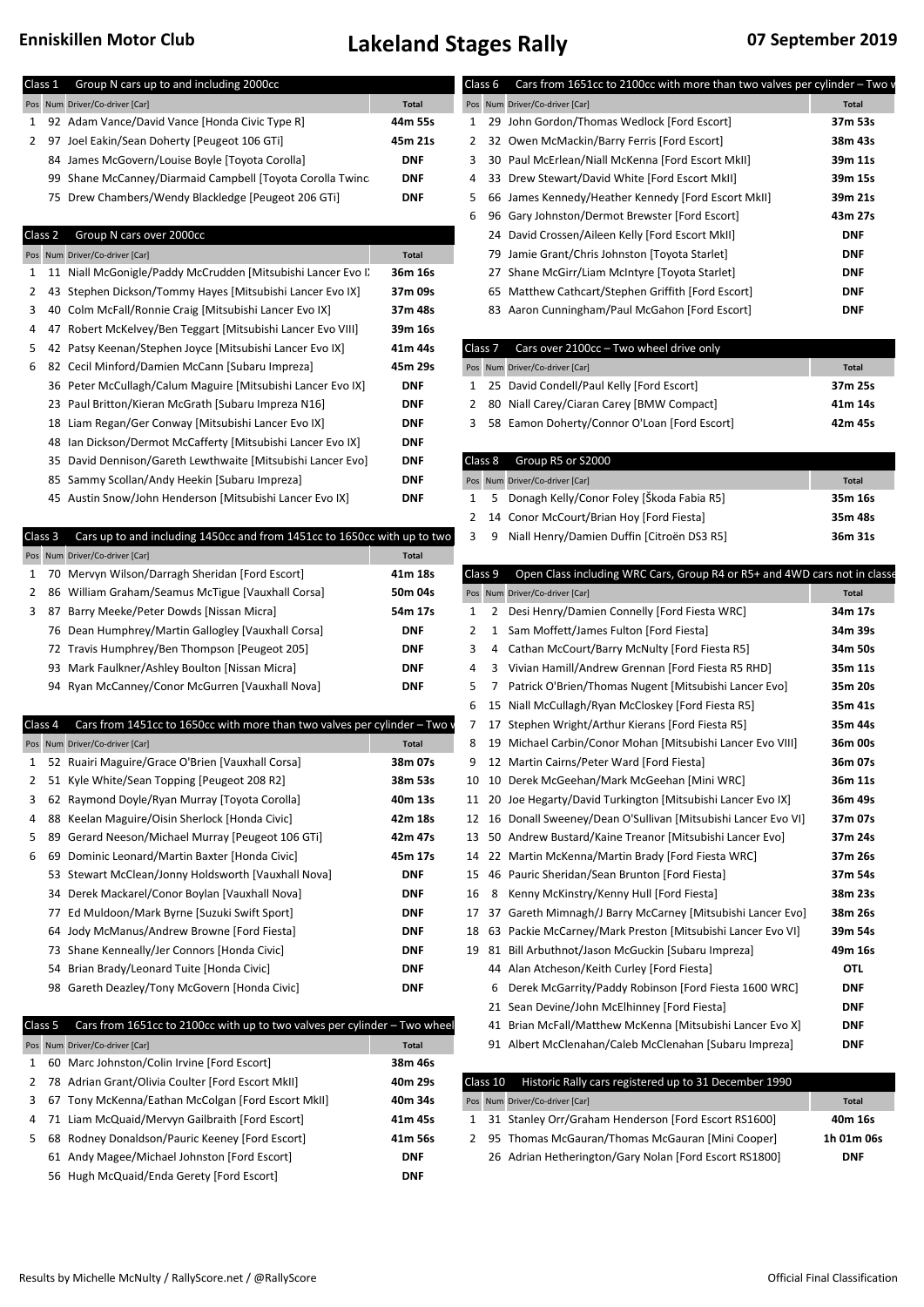|                |              | Pos No. Driver/Co-driver                                    | Car                                    | Cls            | SS <sub>1</sub><br>Bel 1 | SS <sub>2</sub><br>Ball 1 | SS <sub>3</sub><br>Dog 1 | SS <sub>4</sub><br>Bel 2 | SS <sub>5</sub><br>Ball 2 | SS <sub>6</sub><br>Dog 2 | Road<br>Penaltie | Total          |
|----------------|--------------|-------------------------------------------------------------|----------------------------------------|----------------|--------------------------|---------------------------|--------------------------|--------------------------|---------------------------|--------------------------|------------------|----------------|
|                |              | Stage Times in order of Overall Classification              |                                        |                |                          |                           |                          |                          |                           |                          |                  |                |
| 1              | 2            | Desi Henry/Damien Connelly                                  | Ford Fiesta WRC                        | 9              | 3:57                     | 10:16                     | 3:22                     | 3:45                     | 9:43                      | 3:14                     |                  | 34:17          |
| $\overline{2}$ | $\mathbf{1}$ | Sam Moffett/James Fulton                                    | Ford Fiesta                            | 9              | 3:55                     | 10:20                     | 3:24                     | 3:47                     | 9:58                      | 3:15                     |                  | 34:39          |
| 3              | 4            | Cathan McCourt/Barry McNulty                                | Ford Fiesta R5                         | 9              | 3:57                     | 10:31                     | 3:27                     | 3:47                     | 9:53                      | 3:15                     |                  | 34:50          |
| 4              | 3            | Vivian Hamill/Andrew Grennan                                | Ford Fiesta R5 RHD                     | 9              | 4:01                     | 10:25                     | 3:26                     | 3:51                     | 10:11                     | 3:17                     |                  | 35:11          |
| 5              | 5            | Donagh Kelly/Conor Foley                                    | Škoda Fabia R5                         | 8              | 4:04                     | 10:33                     | 3:29                     | 3:54                     | 9:59                      | 3:17                     |                  | 35:16          |
| 6              | 7            | Patrick O'Brien/Thomas Nugent                               | Mitsubishi Lancer Evo                  | 9              | 3:59                     | 10:33                     | 3:26                     | 3:52                     | 10:13                     | 3:17                     |                  | 35:20          |
| 7              | 15           | Niall McCullagh/Ryan McCloskey                              | Ford Fiesta R5                         | 9              | 3:59                     | 10:36                     | 3:33                     | 4:00                     | 10:13                     | 3:20                     |                  | 35:41          |
| 8              | 17           | Stephen Wright/Arthur Kierans                               | Ford Fiesta R5                         | 9              | 4:03                     | 10:43                     | 3:33                     | 3:54                     | 10:11                     | 3:20                     |                  | 35:44          |
| 9              | 14           | Conor McCourt/Brian Hoy                                     | Ford Fiesta                            | 8              | 4:00                     | 10:44                     | 3:27                     | 3:53                     | 10:23                     | 3:21                     |                  | 35:48          |
| 10             | 19           | Michael Carbin/Conor Mohan                                  | Mitsubishi Lancer Evo VII 9            |                | 3:58                     | 10:46                     | 3:32                     | 3:54                     | 10:23                     | 3:27                     |                  | 36:00          |
| 11             | 12           | Martin Cairns/Peter Ward                                    | Ford Fiesta                            | 9              | 4:03                     | 10:48                     | 3:34                     | 3:56                     | 10:26                     | 3:20                     |                  | 36:07          |
| 12             | 10           | Derek McGeehan/Mark McGeehan Mini WRC                       |                                        | 9              | 4:02                     | 10:49                     | 3:35                     | 3:56                     | 10:24                     | 3:25                     |                  | 36:11          |
| 13             | 11           | Niall McGonigle/Paddy McCrudden Mitsubishi Lancer Evo IX    |                                        | $\overline{2}$ | 4:10                     | 10:48                     | 3:31                     | 4:01                     | 10:23                     | 3:23                     |                  | 36:16          |
| 14             | 9            | Niall Henry/Damien Duffin                                   | Citroën DS3 R5                         | 8              | 4:05                     | 10:57                     | 3:36                     | 4:00                     | 10:27                     | 3:26                     |                  | 36:31          |
| 15             | 20           | Joe Hegarty/David Turkington                                | Mitsubishi Lancer Evo IX               | 9              | 4:04                     | 11:05                     | 3:37                     | 4:01                     | 10:34                     | 3:28                     |                  | 36:49          |
| 16             | 16           | Donall Sweeney/Dean O'Sullivan                              | Mitsubishi Lancer Evo VI               | 9              | 4:07                     | 11:31                     | 3:35                     | 4:01                     | 10:32                     | 3:21                     |                  | 37:07          |
| 17             | 43           | Stephen Dickson/Tommy Hayes                                 | Mitsubishi Lancer Evo IX               | $\overline{2}$ | 4:06                     | 11:05                     | 3:34                     | 4:04                     | 10:50                     | 3:30                     |                  | 37:09          |
| 18             | 50           | Andrew Bustard/Kaine Treanor                                | Mitsubishi Lancer Evo                  | 9              | 4:15                     | 11:10                     | 3:35                     | 4:05                     | 10:50                     | 3:29                     |                  | 37:24          |
| 19             | 25           | David Condell/Paul Kelly                                    | Ford Escort                            | $\overline{7}$ | 4:13                     | 11:12                     | 3:34                     | 4:07                     | 10:49                     | 3:30                     |                  | 37:25          |
| 20             |              | 22 Martin McKenna/Martin Brady                              | Ford Fiesta WRC                        | 9              | 4:03                     | 11:01                     | 3:51                     | 4:26                     | 10:40                     | 3:25                     |                  | 37:26          |
| 21             | 40           | Colm McFall/Ronnie Craig                                    | Mitsubishi Lancer Evo IX               | 2              | 4:11                     | 11:16                     | 3:34                     | 4:09                     | 11:04                     | 3:34                     |                  | 37:48          |
| 22             | 29           | John Gordon/Thomas Wedlock                                  | Ford Escort                            | 6              | 4:15                     | 11:11                     | 3:37                     | 4:11                     | 11:04                     | 3:35                     |                  | 37:53          |
| 23             | 46           | Pauric Sheridan/Sean Brunton                                | Ford Fiesta                            | 9              | 4:10                     | 11:15                     | 3:33                     | 4:07                     | 11:15                     | 3:34                     |                  | 37:54          |
| 24             |              | 52 Ruairi Maguire/Grace O'Brien                             | Vauxhall Corsa                         | 4              | 4:14                     | 11:15                     | 3:43                     | 4:11                     | 11:08                     | 3:36                     |                  | 38:07          |
| 25             | 8            | Kenny McKinstry/Kenny Hull                                  | Ford Fiesta                            | 9              | 4:08                     | 12:25                     | 3:36                     | 4:02                     | 10:44                     | 3:28                     |                  | 38:23          |
| 26             | 37           | Gareth Mimnagh/J Barry McCarney Mitsubishi Lancer Evo       |                                        | 9              | 4:20                     | 11:22                     | 3:41                     | 4:16                     | 11:12                     | 3:35                     |                  | 38:26          |
| 27             | 32           | Owen McMackin/Barry Ferris                                  | Ford Escort                            | 6              | 4:17                     | 11:42                     | 3:42                     | 4:16                     | 11:09                     | 3:37                     |                  | 38:43          |
| 28             |              | 60 Marc Johnston/Colin Irvine                               | Ford Escort                            | 5              | 4:24                     | 11:34                     | 3:42                     | 4:15                     | 11:15                     | 3:36                     |                  | 38:46          |
| 29             | 51           | Kyle White/Sean Topping                                     | Peugeot 208 R2                         | 4              | 4:19                     | 11:35                     | 3:43                     | 4:18                     | 11:19                     | 3:39                     |                  | 38:53          |
| 30             | 30           | Paul McErlean/Niall McKenna                                 | Ford Escort MkII                       | 6              | 4:22                     | 11:39                     | 3:46                     | 4:18                     | 11:22                     | 3:44                     |                  | 39:11          |
| 31             | 33           | Drew Stewart/David White                                    | Ford Escort MkII                       | 6              | 4:24                     | 11:37                     | 3:52                     | 4:19                     | 11:18                     | 3:45                     |                  | 39:15          |
| 32             | 47           | Robert McKelvey/Ben Teggart                                 | Mitsubishi Lancer Evo VII 2            |                | 4:23                     | 11:38                     | 3:45                     | 4:19                     | 11:32                     | 3:39                     |                  | 39:16          |
| 33             | 66           | James Kennedy/Heather Kennedy                               | Ford Escort MkII                       | 6              | 4:20                     | 11:49                     | 3:44                     | 4:18                     | 11:28                     | 3:42                     |                  | 39:21          |
| 34             | 63           | Packie McCarney/Mark Preston                                | Mitsubishi Lancer Evo VI               | 9              | 4:27                     | 11:56                     | 3:50                     | 4:24                     | 11:31                     | 3:46                     |                  | 39:54          |
| 35             |              | 62 Raymond Doyle/Ryan Murray                                | Toyota Corolla                         | 4              | 4:27                     | 11:55                     | 3:51                     | 4:24                     | 11:47                     | 3:49                     |                  | 40:13          |
| 36<br>37       | 31<br>78     | Stanley Orr/Graham Henderson<br>Adrian Grant/Olivia Coulter | Ford Escort RS1600<br>Ford Escort MkII | 10<br>5        | 4:28<br>4:44             | 11:59<br>11:54            | 3:50<br>3:53             | 4:22<br>4:28             | 11:48<br>11:40            | 3:49<br>3:50             |                  | 40:16<br>40:29 |
| 38             |              | 67 Tony McKenna/Eathan McColgan                             | Ford Escort MkII                       | 5              | 4:17                     | 12:14                     | 3:54                     | 4:24                     | 11:53                     | 3:52                     |                  | 40:34          |
| 39             |              | 80 Niall Carey/Ciaran Carey                                 | <b>BMW Compact</b>                     | 7              | 4:35                     | 12:25                     | 4:01                     | 4:27                     | 11:49                     | 3:57                     |                  | 41:14          |
| 40             |              | 70 Mervyn Wilson/Darragh Sheridan                           | Ford Escort                            | 3              | 4:41                     | 11:56                     | 3:56                     | 4:35                     | 12:18                     | 3:52                     |                  | 41:18          |
| 41             | 42           | Patsy Keenan/Stephen Joyce                                  | Mitsubishi Lancer Evo IX               | 2              | 4:39                     | 12:20                     | 4:04                     | 4:32                     | 12:10                     | 3:59                     |                  | 41:44          |
| 42             | 71           | Liam McQuaid/Mervyn Gailbraith                              | Ford Escort                            | 5              | 4:45                     | 11:56                     | 4:04                     | 4:41                     | 12:23                     | 3:56                     |                  | 41:45          |
| 43             | 68           | Rodney Donaldson/Pauric Keeney                              | Ford Escort                            | 5              | 4:44                     | 12:27                     | 3:59                     | 4:41                     | 12:12                     | 3:53                     |                  | 41:56          |
| 44             | 88           | Keelan Maguire/Oisin Sherlock                               | Honda Civic                            | 4              | 4:54                     | 12:29                     | 3:58                     | 4:39                     | 12:23                     | 3:55                     |                  | 42:18          |
| 45             | 58           | Eamon Doherty/Connor O'Loan                                 | Ford Escort                            | 7              | 4:35                     | 12:53                     | 4:04                     | 4:39                     | 12:33                     | 4:01                     |                  | 42:45          |
| 46             | 89           | Gerard Neeson/Michael Murray                                | Peugeot 106 GTi                        | 4              | 4:56                     | 12:41                     | 4:03                     | 4:42                     | 12:26                     | 3:59                     |                  | 42:47          |
| 47             | 96           | Gary Johnston/Dermot Brewster                               | Ford Escort                            | 6              | 5:03                     | 13:07                     | 4:09                     | 4:44                     | 12:24                     | 4:00                     |                  | 43:27          |
| 48             | 92           | Adam Vance/David Vance                                      | Honda Civic Type R                     | $\mathbf{1}$   | 4:59                     | 13:27                     | 4:15                     | 4:55                     | 13:09                     | 4:10                     |                  | 44:55          |
| 49             | 69           | Dominic Leonard/Martin Baxter                               | Honda Civic                            | 4              | 4:39                     | 15:59                     | 3:54                     | 4:35                     | 12:20                     | 3:50                     |                  | 45:17          |
| 50             | 97           | Joel Eakin/Sean Doherty                                     | Peugeot 106 GTi                        | $\mathbf{1}$   | 5:31                     | 13:38                     | 4:17                     | 4:48                     | 13:00                     | 4:07                     |                  | 45:21          |
| 51             | 82           | Cecil Minford/Damien McCann                                 | Subaru Impreza                         | 2              | 4:48                     | 13:13                     | 4:23                     | 5:05                     | 13:39                     | 4:21                     |                  | 45:29          |
| 52             | 81           | Bill Arbuthnot/Jason McGuckin                               | Subaru Impreza                         | 9              | 5:25                     | 14:40                     | 4:45                     | 5:22                     | 14:25                     | 4:39                     |                  | 49:16          |
| 53             | 86           | William Graham/Seamus McTigue                               | Vauxhall Corsa                         | 3              | 4:59                     | 14:11                     | 7:00                     | 4:48                     | 14:17                     | 3:59                     | 0:50             | 50:04          |
| 54             | 87           | Barry Meeke/Peter Dowds                                     | Nissan Micra                           | 3              | 5:39                     | 12:29                     | 3:59                     | 4:35                     | 23:00                     | 3:55                     | 0:40             | 54:17          |
| 55             | 95           | Thomas McGauran/Thomas McGau Mini Cooper                    |                                        | 10             | 6:46                     | 17:57                     | 5:29                     | 7:09                     | 18:19                     | 5:26                     |                  | 01:01:06       |
|                | 44           | Alan Atcheson/Keith Curley                                  | Ford Fiesta                            | 9              | 4:26                     | 11:56                     | 3:52                     | 4:21                     | 11:50                     | 3:51                     |                  | <b>OTL</b>     |
|                | 53           | Stewart McClean/Jonny Holdsworth Vauxhall Nova              |                                        | 4              | 4:23                     | 11:37                     | 3:40                     | 4:21                     | 11:14                     |                          |                  | DNF            |
|                | 6            | Derek McGarrity/Paddy Robinson                              | Ford Fiesta 1600 WRC                   | 9              | 4:03                     | 10:47                     | 3:28                     | 3:57                     |                           |                          |                  | <b>DNF</b>     |
|                | 21           | Sean Devine/John McElhinney                                 | Ford Fiesta                            | 9              | 4:06                     | 10:47                     | 3:59                     | 4:00                     |                           |                          |                  | <b>DNF</b>     |
|                | 36           | Peter McCullagh/Calum Maguire                               | Mitsubishi Lancer Evo IX               | 2              | 4:09                     | 10:59                     | 3:33                     | 4:33                     |                           |                          |                  | <b>DNF</b>     |
|                | 34           | Derek Mackarel/Conor Boylan                                 | Vauxhall Nova                          | 4              | 4:17                     | 11:21                     | 3:34                     | 4:17                     |                           |                          |                  | <b>DNF</b>     |
|                | 61           | Andy Magee/Michael Johnston                                 | Ford Escort                            | 5              | 4:22                     | 11:41                     | 3:47                     | 4:20                     |                           |                          |                  | <b>DNF</b>     |
|                | 76           | Dean Humphrey/Martin Gallogley                              | Vauxhall Corsa                         | 3              | 4:40                     | 12:18                     | 3:58                     | 4:29                     |                           |                          |                  | <b>DNF</b>     |
|                | 84           | James McGovern/Louise Boyle                                 | Toyota Corolla                         | $\mathbf{1}$   | 4:54                     | 13:06                     | 4:03                     | 4:48                     |                           |                          |                  | <b>DNF</b>     |
|                | 77           | Ed Muldoon/Mark Byrne                                       | Suzuki Swift Sport                     | 4              | 4:57                     | 13:07                     | 4:07                     | 4:57                     |                           |                          |                  | <b>DNF</b>     |
|                | 64           | Jody McManus/Andrew Browne                                  | Ford Fiesta                            | 4              | 4:25                     | 11:33                     | 3:44                     |                          |                           |                          |                  | <b>DNF</b>     |
|                |              | 73 Shane Kenneally/Jer Connors                              | Honda Civic                            | 4              | 4:23                     | 11:43                     | 3:49                     |                          |                           |                          |                  | <b>DNF</b>     |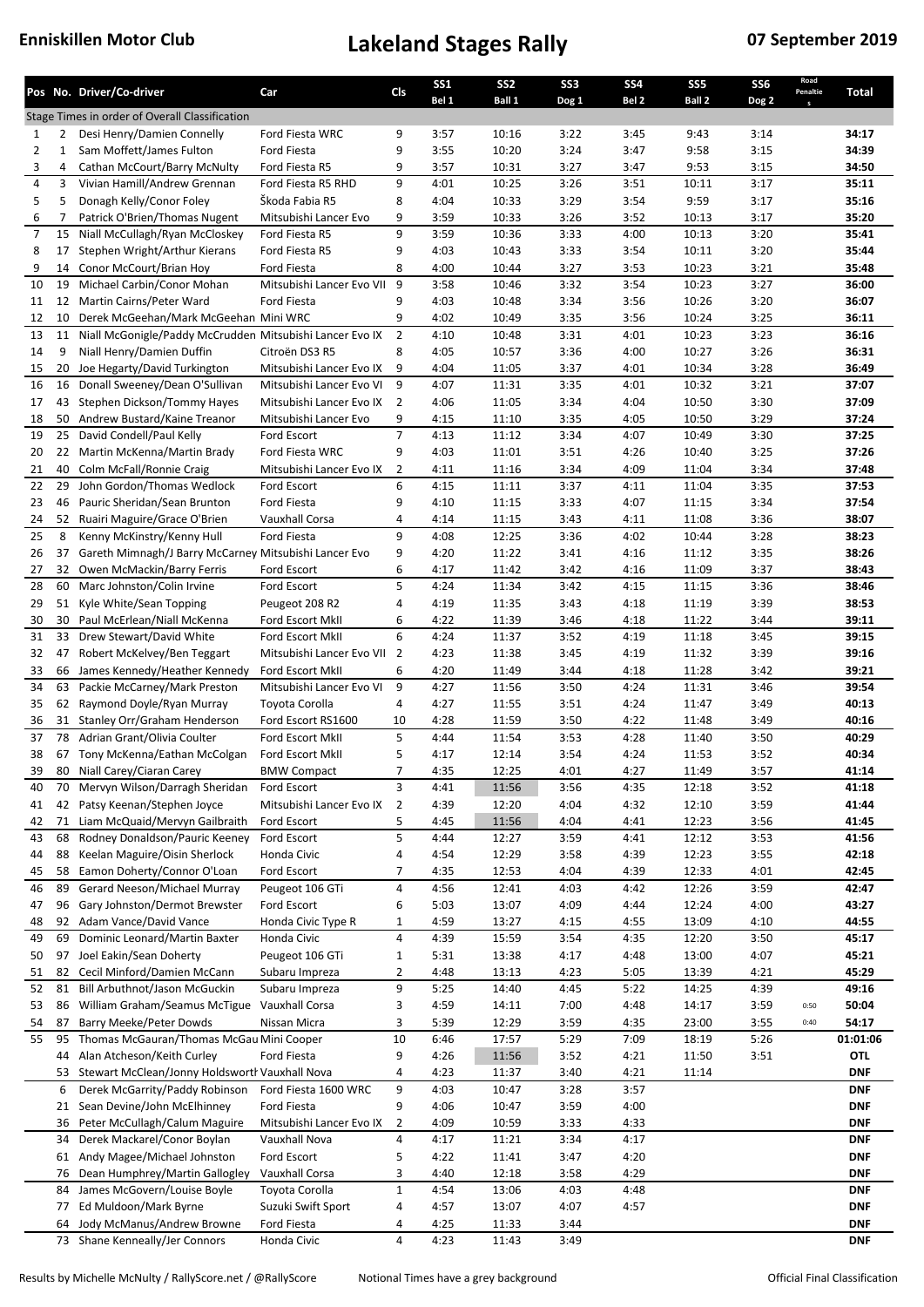|    | Pos No. Driver/Co-driver                                   | Car                      | <b>CIs</b>     | <b>SS1</b><br>Bel 1 | SS <sub>2</sub><br><b>Ball 1</b> | SS <sub>3</sub><br>Dog 1 | <b>SS4</b><br>Bel 2 | SS <sub>5</sub><br>Ball 2 | SS <sub>6</sub><br>Dog 2 | Road<br>Penaltie<br>$\mathbf{s}$ | Total      |
|----|------------------------------------------------------------|--------------------------|----------------|---------------------|----------------------------------|--------------------------|---------------------|---------------------------|--------------------------|----------------------------------|------------|
|    | Stage Times in order of Overall Classification (continued) |                          |                |                     |                                  |                          |                     |                           |                          |                                  |            |
| 54 | Brian Brady/Leonard Tuite                                  | Honda Civic              | 4              | 4:25                | 11:53                            | 3:48                     |                     |                           |                          |                                  | <b>DNF</b> |
| 72 | Travis Humphrey/Ben Thompson                               | Peugeot 205              | 3              | 4:40                | 12:35                            | 4:02                     |                     |                           |                          |                                  | <b>DNF</b> |
| 24 | David Crossen/Aileen Kelly                                 | <b>Ford Escort MkII</b>  | 6              | 4:12                | 10:59                            |                          |                     |                           |                          |                                  | <b>DNF</b> |
| 26 | Adrian Hetherington/Gary Nolan                             | Ford Escort RS1800       | 10             | 4:14                | 11:10                            |                          |                     |                           |                          |                                  | <b>DNF</b> |
| 23 | Paul Britton/Kieran McGrath                                | Subaru Impreza N16       | 2              | 4:13                | 11:16                            |                          |                     |                           |                          |                                  | <b>DNF</b> |
| 79 | Jamie Grant/Chris Johnston                                 | <b>Toyota Starlet</b>    | 6              | 4:29                | 11:50                            |                          |                     |                           |                          |                                  | <b>DNF</b> |
| 93 | Mark Faulkner/Ashley Boulton                               | Nissan Micra             | 3              | 4:46                | 12:29                            |                          |                     |                           |                          |                                  | <b>DNF</b> |
| 18 | Liam Regan/Ger Conway                                      | Mitsubishi Lancer Evo IX | 2              | 4:09                |                                  |                          |                     |                           |                          |                                  | <b>DNF</b> |
| 48 | Ian Dickson/Dermot McCafferty                              | Mitsubishi Lancer Evo IX | $\overline{2}$ | 4:09                |                                  |                          |                     |                           |                          |                                  | <b>DNF</b> |
| 27 | Shane McGirr/Liam McIntyre                                 | <b>Toyota Starlet</b>    | 6              | 4:12                |                                  |                          |                     |                           |                          |                                  | <b>DNF</b> |
| 65 | Matthew Cathcart/Stephen Griffith Ford Escort              |                          | 6              | 4:14                |                                  |                          |                     |                           |                          |                                  | <b>DNF</b> |
| 41 | <b>Brian McFall/Matthew McKenna</b>                        | Mitsubishi Lancer Evo X  | 9              | 4:17                |                                  |                          |                     |                           |                          |                                  | <b>DNF</b> |
| 35 | David Dennison/Gareth Lewthwaite Mitsubishi Lancer Evo     |                          | $\overline{2}$ | 4:22                |                                  |                          |                     |                           |                          |                                  | <b>DNF</b> |
| 56 | Hugh McQuaid/Enda Gerety                                   | Ford Escort              | 5              | 4:23                |                                  |                          |                     |                           |                          |                                  | <b>DNF</b> |
| 85 | Sammy Scollan/Andy Heekin                                  | Subaru Impreza           | 2              | 5:15                |                                  |                          |                     |                           |                          |                                  | <b>DNF</b> |
| 94 | Ryan McCanney/Conor McGurren                               | Vauxhall Nova            | 3              | 5:24                |                                  |                          |                     |                           |                          |                                  | <b>DNF</b> |
| 91 | Albert McClenahan/Caleb McClenal Subaru Impreza            |                          | 9              | 5:34                |                                  |                          |                     |                           |                          |                                  | <b>DNF</b> |
|    | Shane McCanney/Diarmaid Campbr Toyota Corolla Twincam      |                          | 1              | 5:38                |                                  |                          |                     |                           |                          |                                  | <b>DNF</b> |
| 45 | Austin Snow/John Henderson                                 | Mitsubishi Lancer Evo IX | 2              |                     |                                  |                          |                     |                           |                          |                                  | <b>DNF</b> |
| 75 | Drew Chambers/Wendy Blackledge Peugeot 206 GTi             |                          | 1              |                     |                                  |                          |                     |                           |                          |                                  | <b>DNF</b> |
| 83 | Aaron Cunningham/Paul McGahon Ford Escort                  |                          | 6              |                     |                                  |                          |                     |                           |                          |                                  | <b>DNF</b> |
| 98 | Gareth Deazley/Tony McGovern                               | Honda Civic              | 4              |                     |                                  |                          |                     |                           |                          |                                  | <b>DNF</b> |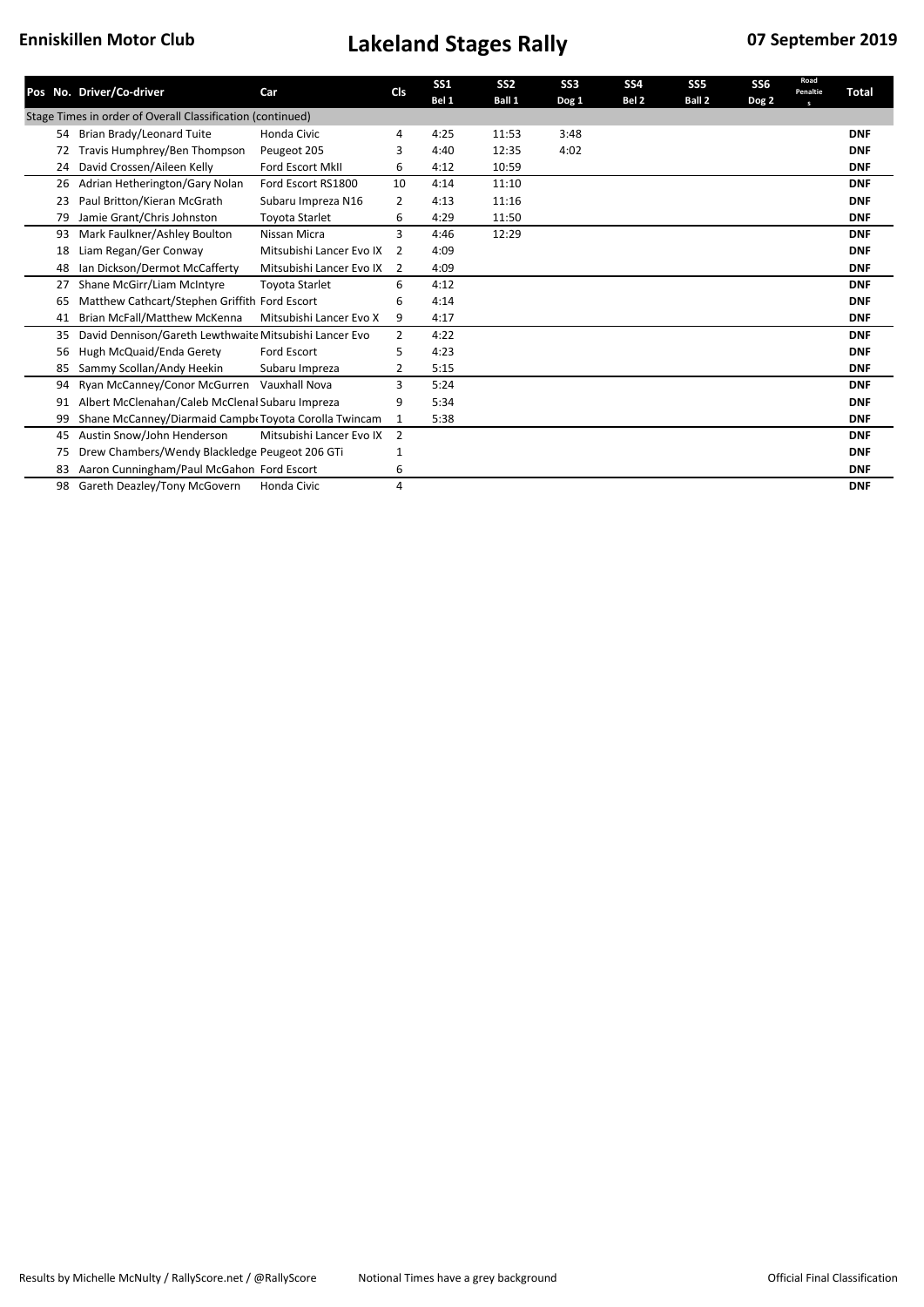|                    |    | Pos No. Driver/Co-driver                                                                                            | Car                         | Cls            | <b>SS1</b><br>Bel 1 | SS <sub>2</sub><br>Ball 1 | SS <sub>3</sub><br>Dog 1 | <b>SS4</b><br>Bel 2 | SS <sub>5</sub><br>Ball 2 | SS <sub>6</sub><br>Dog <sub>2</sub> | Road<br>Penaltie | Total      |
|--------------------|----|---------------------------------------------------------------------------------------------------------------------|-----------------------------|----------------|---------------------|---------------------------|--------------------------|---------------------|---------------------------|-------------------------------------|------------------|------------|
| Class 1            |    | Group N cars up to and including 2000cc                                                                             |                             |                |                     |                           |                          |                     |                           |                                     |                  |            |
| 1                  |    | 92 Adam Vance/David Vance                                                                                           | Honda Civic Type R          | $\mathbf{1}$   | 4:59                | 13:27                     | 4:15                     | 4:55                | 13:09                     | 4:10                                |                  | 44:55      |
| $\overline{2}$     | 97 | Joel Eakin/Sean Doherty                                                                                             | Peugeot 106 GTi             | $\mathbf{1}$   | 5:31                | 13:38                     | 4:17                     | 4:48                | 13:00                     | 4:07                                |                  | 45:21      |
|                    | 84 | James McGovern/Louise Boyle                                                                                         | Toyota Corolla              | 1              | 4:54                | 13:06                     | 4:03                     | 4:48                |                           |                                     |                  | <b>DNF</b> |
|                    | 99 | Shane McCanney/Diarmaid Campb Toyota Corolla Twincam                                                                |                             | $\mathbf{1}$   | 5:38                |                           |                          |                     |                           |                                     |                  | <b>DNF</b> |
|                    |    | 75 Drew Chambers/Wendy Blackledge Peugeot 206 GTi                                                                   |                             | $\mathbf{1}$   |                     |                           |                          |                     |                           |                                     |                  | <b>DNF</b> |
|                    |    |                                                                                                                     |                             |                |                     |                           |                          |                     |                           |                                     |                  |            |
| Class <sub>2</sub> |    | Group N cars over 2000cc                                                                                            |                             |                |                     |                           |                          |                     |                           |                                     |                  |            |
| $\mathbf{1}$       | 11 | Niall McGonigle/Paddy McCrudden Mitsubishi Lancer Evo IX                                                            |                             | $\overline{2}$ | 4:10                | 10:48                     | 3:31                     | 4:01                | 10:23                     | 3:23                                |                  | 36:16      |
| 2                  | 43 | Stephen Dickson/Tommy Hayes                                                                                         | Mitsubishi Lancer Evo IX    | 2              | 4:06                | 11:05                     | 3:34                     | 4:04                | 10:50                     | 3:30                                |                  | 37:09      |
| 3                  | 40 | Colm McFall/Ronnie Craig                                                                                            | Mitsubishi Lancer Evo IX    | 2              | 4:11                | 11:16                     | 3:34                     | 4:09                | 11:04                     | 3:34                                |                  | 37:48      |
| 4                  | 47 | Robert McKelvey/Ben Teggart                                                                                         | Mitsubishi Lancer Evo VII 2 |                | 4:23                | 11:38                     | 3:45                     | 4:19                | 11:32                     | 3:39                                |                  | 39:16      |
| 5                  | 42 | Patsy Keenan/Stephen Joyce                                                                                          | Mitsubishi Lancer Evo IX 2  |                | 4:39                | 12:20                     | 4:04                     | 4:32                | 12:10                     | 3:59                                |                  | 41:44      |
| 6                  | 82 | Cecil Minford/Damien McCann                                                                                         | Subaru Impreza              | 2              | 4:48                | 13:13                     | 4:23                     | 5:05                | 13:39                     | 4:21                                |                  | 45:29      |
|                    | 36 | Peter McCullagh/Calum Maguire                                                                                       | Mitsubishi Lancer Evo IX    | $\overline{2}$ | 4:09                | 10:59                     | 3:33                     | 4:33                |                           |                                     |                  | <b>DNF</b> |
|                    | 23 | Paul Britton/Kieran McGrath                                                                                         | Subaru Impreza N16          | $\overline{2}$ | 4:13                | 11:16                     |                          |                     |                           |                                     |                  | <b>DNF</b> |
|                    | 18 | Liam Regan/Ger Conway                                                                                               | Mitsubishi Lancer Evo IX    | $\overline{2}$ | 4:09                |                           |                          |                     |                           |                                     |                  | <b>DNF</b> |
|                    | 48 | Ian Dickson/Dermot McCafferty                                                                                       | Mitsubishi Lancer Evo IX    | $\overline{2}$ | 4:09                |                           |                          |                     |                           |                                     |                  | <b>DNF</b> |
|                    | 35 | David Dennison/Gareth Lewthwaite Mitsubishi Lancer Evo                                                              |                             | $\overline{2}$ | 4:22                |                           |                          |                     |                           |                                     |                  | <b>DNF</b> |
|                    | 85 | Sammy Scollan/Andy Heekin                                                                                           | Subaru Impreza              | $\overline{2}$ | 5:15                |                           |                          |                     |                           |                                     |                  | <b>DNF</b> |
|                    | 45 | Austin Snow/John Henderson                                                                                          | Mitsubishi Lancer Evo IX    | $\overline{2}$ |                     |                           |                          |                     |                           |                                     |                  | <b>DNF</b> |
|                    |    |                                                                                                                     |                             |                |                     |                           |                          |                     |                           |                                     |                  |            |
| Class 3            |    | Cars up to and including 1450cc and from 1451cc to 1650cc with up to two valves per cylinder - Two wheel drive only |                             |                |                     |                           |                          |                     |                           |                                     |                  |            |
| $\mathbf{1}$       | 70 | Mervyn Wilson/Darragh Sheridan                                                                                      | Ford Escort                 | 3              | 4:41                | 11:56                     | 3:56                     | 4:35                | 12:18                     | 3:52                                |                  | 41:18      |
| $\overline{2}$     | 86 | William Graham/Seamus McTigue                                                                                       | Vauxhall Corsa              | 3              | 4:59                | 14:11                     | 7:00                     | 4:48                | 14:17                     | 3:59                                | 0:50             | 50:04      |
| 3                  | 87 | Barry Meeke/Peter Dowds                                                                                             | Nissan Micra                | 3              | 5:39                | 12:29                     | 3:59                     | 4:35                | 23:00                     | 3:55                                | 0:40             | 54:17      |
|                    | 76 | Dean Humphrey/Martin Gallogley                                                                                      | Vauxhall Corsa              | 3              | 4:40                | 12:18                     | 3:58                     | 4:29                |                           |                                     |                  | <b>DNF</b> |
|                    | 72 | Travis Humphrey/Ben Thompson                                                                                        | Peugeot 205                 | 3              | 4:40                | 12:35                     | 4:02                     |                     |                           |                                     |                  | <b>DNF</b> |
|                    | 93 | Mark Faulkner/Ashley Boulton                                                                                        | Nissan Micra                | 3              | 4:46                | 12:29                     |                          |                     |                           |                                     |                  | <b>DNF</b> |
|                    | 94 | Ryan McCanney/Conor McGurren                                                                                        | Vauxhall Nova               | 3              | 5:24                |                           |                          |                     |                           |                                     |                  | <b>DNF</b> |
|                    |    |                                                                                                                     |                             |                |                     |                           |                          |                     |                           |                                     |                  |            |
| Class 4            |    | Cars from 1451cc to 1650cc with more than two valves per cylinder - Two wheel drive only                            |                             |                |                     |                           |                          |                     |                           |                                     |                  |            |
| $\mathbf{1}$       | 52 | Ruairi Maguire/Grace O'Brien                                                                                        | Vauxhall Corsa              | 4              | 4:14                | 11:15                     | 3:43                     | 4:11                | 11:08                     | 3:36                                |                  | 38:07      |
| $\overline{2}$     | 51 | Kyle White/Sean Topping                                                                                             | Peugeot 208 R2              | 4              | 4:19                | 11:35                     | 3:43                     | 4:18                | 11:19                     | 3:39                                |                  | 38:53      |
| 3                  | 62 | Raymond Doyle/Ryan Murray                                                                                           | Toyota Corolla              | 4              | 4:27                | 11:55                     | 3:51                     | 4:24                | 11:47                     | 3:49                                |                  | 40:13      |
| 4                  | 88 | Keelan Maguire/Oisin Sherlock                                                                                       | Honda Civic                 | 4              | 4:54                | 12:29                     | 3:58                     | 4:39                | 12:23                     | 3:55                                |                  | 42:18      |
| 5                  | 89 | Gerard Neeson/Michael Murray                                                                                        | Peugeot 106 GTi             | 4              | 4:56                | 12:41                     | 4:03                     | 4:42                | 12:26                     | 3:59                                |                  | 42:47      |
| 6                  | 69 | Dominic Leonard/Martin Baxter                                                                                       | Honda Civic                 | 4              | 4:39                | 15:59                     | 3:54                     | 4:35                | 12:20                     | 3:50                                |                  | 45:17      |
|                    |    | 53 Stewart McClean/Jonny Holdsworth Vauxhall Nova                                                                   |                             | 4              | 4:23                | 11:37                     | 3:40                     | 4:21                | 11:14                     |                                     |                  | <b>DNF</b> |
|                    |    | 34 Derek Mackarel/Conor Boylan                                                                                      | Vauxhall Nova               | 4              | 4:17                | 11:21                     | 3:34                     | 4:17                |                           |                                     |                  | <b>DNF</b> |
|                    |    | 77 Ed Muldoon/Mark Byrne                                                                                            | Suzuki Swift Sport          | 4              | 4:57                | 13:07                     | 4:07                     | 4:57                |                           |                                     |                  | <b>DNF</b> |
|                    |    | 64 Jody McManus/Andrew Browne                                                                                       | Ford Fiesta                 | 4              | 4:25                | 11:33                     | 3:44                     |                     |                           |                                     |                  | <b>DNF</b> |
|                    | 73 | Shane Kenneally/Jer Connors                                                                                         | Honda Civic                 | 4              | 4:23                | 11:43                     | 3:49                     |                     |                           |                                     |                  | <b>DNF</b> |
|                    | 54 | Brian Brady/Leonard Tuite                                                                                           | Honda Civic                 | 4              | 4:25                | 11:53                     | 3:48                     |                     |                           |                                     |                  | <b>DNF</b> |
|                    |    | 98 Gareth Deazley/Tony McGovern                                                                                     | Honda Civic                 | 4              |                     |                           |                          |                     |                           |                                     |                  | <b>DNF</b> |
|                    |    |                                                                                                                     |                             |                |                     |                           |                          |                     |                           |                                     |                  |            |
| Class 5            |    | Cars from 1651cc to 2100cc with up to two valves per cylinder – Two wheel drive only                                |                             |                |                     |                           |                          |                     |                           |                                     |                  |            |
| $\mathbf{1}$       | 60 | Marc Johnston/Colin Irvine                                                                                          | Ford Escort                 | 5              | 4:24                | 11:34                     | 3:42                     | 4:15                | 11:15                     | 3:36                                |                  | 38:46      |
| 2                  | 78 | Adrian Grant/Olivia Coulter                                                                                         | Ford Escort MkII            | 5              | 4:44                | 11:54                     | 3:53                     | 4:28                | 11:40                     | 3:50                                |                  | 40:29      |
| 3                  | 67 | Tony McKenna/Eathan McColgan                                                                                        | Ford Escort MkII            | 5              | 4:17                | 12:14                     | 3:54                     | 4:24                | 11:53                     | 3:52                                |                  | 40:34      |
| 4                  |    | 71 Liam McQuaid/Mervyn Gailbraith                                                                                   | Ford Escort                 | 5              | 4:45                | 11:56                     | 4:04                     | 4:41                | 12:23                     | 3:56                                |                  | 41:45      |
| 5                  | 68 | Rodney Donaldson/Pauric Keeney                                                                                      | Ford Escort                 | 5              | 4:44                | 12:27                     | 3:59                     | 4:41                | 12:12                     | 3:53                                |                  | 41:56      |
|                    | 61 | Andy Magee/Michael Johnston                                                                                         | Ford Escort                 | 5              | 4:22                | 11:41                     | 3:47                     | 4:20                |                           |                                     |                  | <b>DNF</b> |
|                    |    | 56 Hugh McQuaid/Enda Gerety                                                                                         | Ford Escort                 | 5              | 4:23                |                           |                          |                     |                           |                                     |                  | <b>DNF</b> |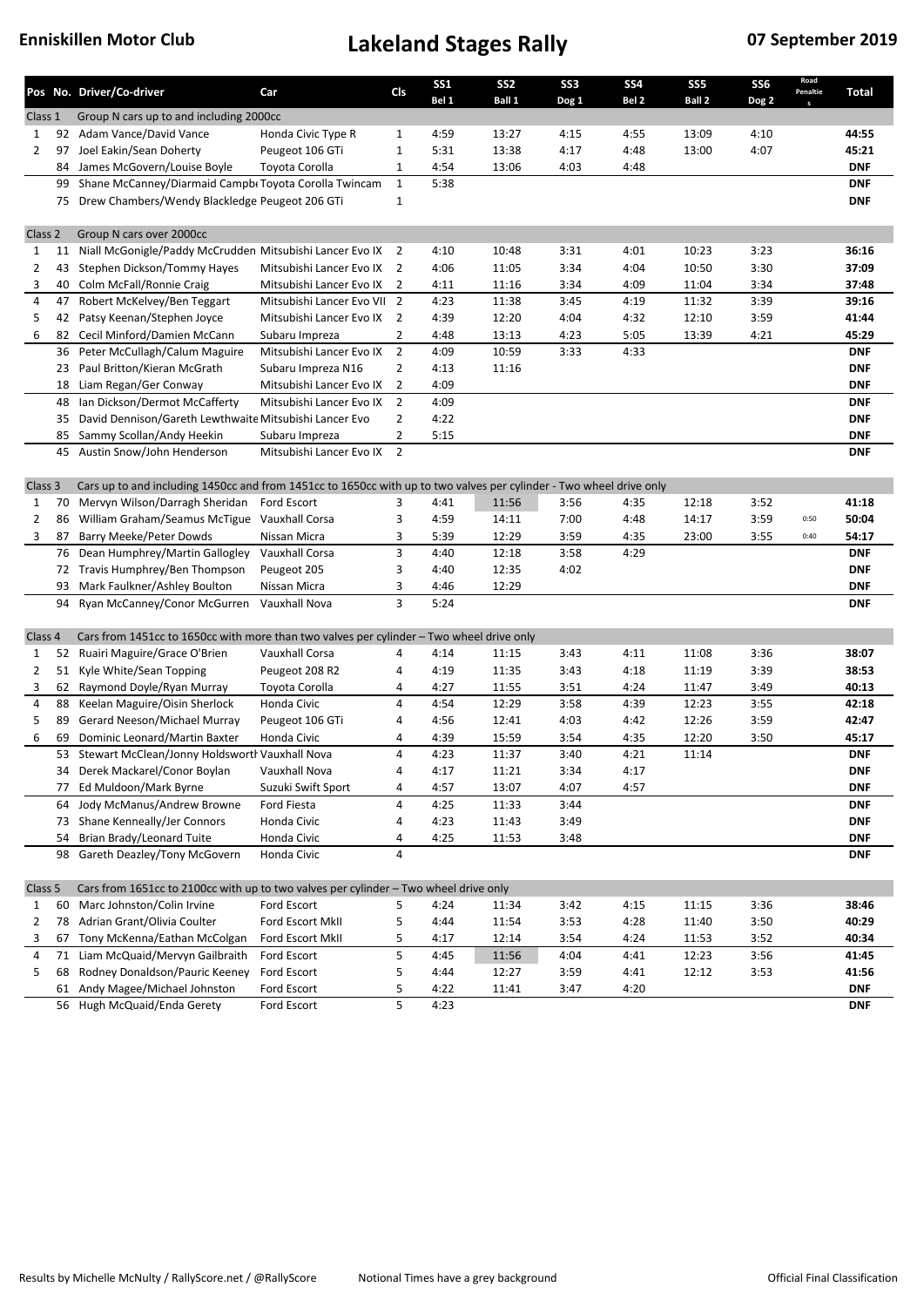|                    |                | Pos No. Driver/Co-driver                                                                                            | Car                            | Cls            | SS <sub>1</sub><br>Bel 1 | SS <sub>2</sub><br>Ball 1 | SS <sub>3</sub><br>Dog 1 | <b>SS4</b><br>Bel <sub>2</sub> | SS <sub>5</sub><br>Ball 2 | SS <sub>6</sub><br>Dog 2 | Road<br>Penaltie | Total          |
|--------------------|----------------|---------------------------------------------------------------------------------------------------------------------|--------------------------------|----------------|--------------------------|---------------------------|--------------------------|--------------------------------|---------------------------|--------------------------|------------------|----------------|
| Class 6            |                | Cars from 1651cc to 2100cc with more than two valves per cylinder – Two wheel drive only                            |                                |                |                          |                           |                          |                                |                           |                          |                  |                |
| $\mathbf{1}$       | 29             | John Gordon/Thomas Wedlock                                                                                          | Ford Escort                    | 6              | 4:15                     | 11:11                     | 3:37                     | 4:11                           | 11:04                     | 3:35                     |                  | 37:53          |
| $\overline{2}$     | 32             | Owen McMackin/Barry Ferris                                                                                          | Ford Escort                    | 6              | 4:17                     | 11:42                     | 3:42                     | 4:16                           | 11:09                     | 3:37                     |                  | 38:43          |
| 3                  | 30             | Paul McErlean/Niall McKenna                                                                                         | Ford Escort MkII               | 6              | 4:22                     | 11:39                     | 3:46                     | 4:18                           | 11:22                     | 3:44                     |                  | 39:11          |
| 4                  | 33             | Drew Stewart/David White                                                                                            | Ford Escort MkII               | 6              | 4:24                     | 11:37                     | 3:52                     | 4:19                           | 11:18                     | 3:45                     |                  | 39:15          |
| 5                  | 66             | James Kennedy/Heather Kennedy                                                                                       | Ford Escort MkII               | 6              | 4:20                     | 11:49                     | 3:44                     | 4:18                           | 11:28                     | 3:42                     |                  | 39:21          |
| 6                  | 96             | Gary Johnston/Dermot Brewster                                                                                       | Ford Escort                    | 6              | 5:03                     | 13:07                     | 4:09                     | 4:44                           | 12:24                     | 4:00                     |                  | 43:27          |
|                    | 24             | David Crossen/Aileen Kelly                                                                                          | Ford Escort MkII               | 6              | 4:12                     | 10:59                     |                          |                                |                           |                          |                  | <b>DNF</b>     |
|                    | 79             | Jamie Grant/Chris Johnston                                                                                          | <b>Toyota Starlet</b>          | 6              | 4:29                     | 11:50                     |                          |                                |                           |                          |                  | <b>DNF</b>     |
|                    | 27             | Shane McGirr/Liam McIntyre                                                                                          | Toyota Starlet                 | 6              | 4:12                     |                           |                          |                                |                           |                          |                  | <b>DNF</b>     |
|                    | 65             | Matthew Cathcart/Stephen Griffith Ford Escort                                                                       |                                | 6              | 4:14                     |                           |                          |                                |                           |                          |                  | <b>DNF</b>     |
|                    | 83             | Aaron Cunningham/Paul McGahon Ford Escort                                                                           |                                | 6              |                          |                           |                          |                                |                           |                          |                  | <b>DNF</b>     |
|                    |                |                                                                                                                     |                                |                |                          |                           |                          |                                |                           |                          |                  |                |
| Class <sub>7</sub> |                | Cars over 2100cc - Two wheel drive only                                                                             |                                |                |                          |                           |                          |                                |                           |                          |                  |                |
| $\mathbf{1}$       | 25             | David Condell/Paul Kelly                                                                                            | Ford Escort                    | $\overline{7}$ | 4:13                     | 11:12                     | 3:34                     | 4:07                           | 10:49                     | 3:30                     |                  | 37:25          |
| $\overline{2}$     | 80             | Niall Carey/Ciaran Carey                                                                                            | <b>BMW Compact</b>             | 7              | 4:35                     | 12:25                     | 4:01                     | 4:27                           | 11:49                     | 3:57                     |                  | 41:14          |
| 3                  | 58             | Eamon Doherty/Connor O'Loan                                                                                         | Ford Escort                    | $\overline{7}$ | 4:35                     | 12:53                     | 4:04                     | 4:39                           | 12:33                     | 4:01                     |                  | 42:45          |
|                    |                |                                                                                                                     |                                |                |                          |                           |                          |                                |                           |                          |                  |                |
| Class 8            |                | Group R5 or S2000                                                                                                   |                                |                |                          |                           |                          |                                |                           |                          |                  |                |
| $\mathbf{1}$       | 5              | Donagh Kelly/Conor Foley                                                                                            | Škoda Fabia R5                 | 8              | 4:04                     | 10:33                     | 3:29                     | 3:54                           | 9:59                      | 3:17                     |                  | 35:16          |
| 2                  | 14             | Conor McCourt/Brian Hoy                                                                                             | Ford Fiesta                    | 8              | 4:00                     | 10:44                     | 3:27                     | 3:53                           | 10:23                     | 3:21                     |                  | 35:48          |
| 3                  | 9              | Niall Henry/Damien Duffin                                                                                           | Citroën DS3 R5                 | 8              | 4:05                     | 10:57                     | 3:36                     | 4:00                           | 10:27                     | 3:26                     |                  | 36:31          |
|                    |                |                                                                                                                     |                                |                |                          |                           |                          |                                |                           |                          |                  |                |
| Class 9            |                | Open Class including WRC Cars, Group R4 or R5+ and 4WD cars not in classes 2, 8 or 10<br>Desi Henry/Damien Connelly |                                |                |                          |                           |                          |                                |                           |                          |                  |                |
| $\mathbf{1}$       | 2<br>1         | Sam Moffett/James Fulton                                                                                            | Ford Fiesta WRC<br>Ford Fiesta | 9<br>9         | 3:57<br>3:55             | 10:16<br>10:20            | 3:22<br>3:24             | 3:45<br>3:47                   | 9:43<br>9:58              | 3:14<br>3:15             |                  | 34:17<br>34:39 |
| 2<br>3             | 4              | Cathan McCourt/Barry McNulty                                                                                        | Ford Fiesta R5                 | 9              | 3:57                     | 10:31                     | 3:27                     | 3:47                           | 9:53                      | 3:15                     |                  | 34:50          |
| 4                  | 3              | Vivian Hamill/Andrew Grennan                                                                                        | Ford Fiesta R5 RHD             | 9              | 4:01                     | 10:25                     | 3:26                     | 3:51                           | 10:11                     | 3:17                     |                  | 35:11          |
| 5                  | $\overline{7}$ | Patrick O'Brien/Thomas Nugent                                                                                       | Mitsubishi Lancer Evo          | 9              | 3:59                     | 10:33                     | 3:26                     | 3:52                           | 10:13                     | 3:17                     |                  | 35:20          |
| 6                  | 15             | Niall McCullagh/Ryan McCloskey                                                                                      | Ford Fiesta R5                 | 9              | 3:59                     | 10:36                     | 3:33                     | 4:00                           | 10:13                     | 3:20                     |                  | 35:41          |
| 7                  | 17             | Stephen Wright/Arthur Kierans                                                                                       | Ford Fiesta R5                 | 9              | 4:03                     | 10:43                     | 3:33                     | 3:54                           | 10:11                     | 3:20                     |                  | 35:44          |
| 8                  | 19             | Michael Carbin/Conor Mohan                                                                                          | Mitsubishi Lancer Evo VII 9    |                | 3:58                     | 10:46                     | 3:32                     | 3:54                           | 10:23                     | 3:27                     |                  | 36:00          |
| 9                  | 12             | Martin Cairns/Peter Ward                                                                                            | Ford Fiesta                    | 9              | 4:03                     | 10:48                     | 3:34                     | 3:56                           | 10:26                     | 3:20                     |                  | 36:07          |
| 10                 | 10             | Derek McGeehan/Mark McGeehan Mini WRC                                                                               |                                | 9              | 4:02                     | 10:49                     | 3:35                     | 3:56                           | 10:24                     | 3:25                     |                  | 36:11          |
| 11                 | 20             | Joe Hegarty/David Turkington                                                                                        | Mitsubishi Lancer Evo IX       | 9              | 4:04                     | 11:05                     | 3:37                     | 4:01                           | 10:34                     | 3:28                     |                  | 36:49          |
| 12                 | 16             | Donall Sweeney/Dean O'Sullivan                                                                                      | Mitsubishi Lancer Evo VI       | 9              | 4:07                     | 11:31                     | 3:35                     | 4:01                           | 10:32                     | 3:21                     |                  | 37:07          |
| 13                 | 50             | Andrew Bustard/Kaine Treanor                                                                                        | Mitsubishi Lancer Evo          | 9              | 4:15                     | 11:10                     | 3:35                     | 4:05                           | 10:50                     | 3:29                     |                  | 37:24          |
| 14                 |                | 22 Martin McKenna/Martin Brady                                                                                      | Ford Fiesta WRC                | 9              | 4:03                     | 11:01                     | 3:51                     | 4:26                           | 10:40                     | 3:25                     |                  | 37:26          |
| 15                 | 46             | Pauric Sheridan/Sean Brunton                                                                                        | Ford Fiesta                    | 9              | 4:10                     | 11:15                     | 3:33                     | 4:07                           | 11:15                     | 3:34                     |                  | 37:54          |
| 16                 | 8              | Kenny McKinstry/Kenny Hull                                                                                          | Ford Fiesta                    | q              | 4:08                     | 12:25                     | 3:36                     | 4:02                           | 10:44                     | 3:28                     |                  | 38:23          |
| 17                 |                | 37 Gareth Mimnagh/J Barry McCarney Mitsubishi Lancer Evo                                                            |                                | 9              | 4:20                     | 11:22                     | 3:41                     | 4:16                           | 11:12                     | 3:35                     |                  | 38:26          |
| 18                 | 63             | Packie McCarney/Mark Preston                                                                                        | Mitsubishi Lancer Evo VI       | 9              | 4:27                     | 11:56                     | 3:50                     | 4:24                           | 11:31                     | 3:46                     |                  | 39:54          |
| 19                 |                | 81 Bill Arbuthnot/Jason McGuckin                                                                                    | Subaru Impreza                 | 9              | 5:25                     | 14:40                     | 4:45                     | 5:22                           | 14:25                     | 4:39                     |                  | 49:16          |
|                    |                | 44 Alan Atcheson/Keith Curley                                                                                       | Ford Fiesta                    | 9              | 4:26                     | 11:56                     | 3:52                     | 4:21                           | 11:50                     | 3:51                     |                  | OTL            |
|                    | 6              | Derek McGarrity/Paddy Robinson                                                                                      | Ford Fiesta 1600 WRC           | 9              | 4:03                     | 10:47                     | 3:28                     | 3:57                           |                           |                          |                  | <b>DNF</b>     |
|                    |                | 21 Sean Devine/John McElhinney                                                                                      | Ford Fiesta                    | 9              | 4:06                     | 10:47                     | 3:59                     | 4:00                           |                           |                          |                  | <b>DNF</b>     |
|                    | 41             | Brian McFall/Matthew McKenna                                                                                        | Mitsubishi Lancer Evo X        | 9              | 4:17                     |                           |                          |                                |                           |                          |                  | <b>DNF</b>     |
|                    |                | 91 Albert McClenahan/Caleb McClenal Subaru Impreza                                                                  |                                | 9              | 5:34                     |                           |                          |                                |                           |                          |                  | <b>DNF</b>     |
|                    |                |                                                                                                                     |                                |                |                          |                           |                          |                                |                           |                          |                  |                |
| Class 10           |                | Historic Rally cars registered up to 31 December 1990                                                               |                                |                |                          |                           |                          |                                |                           |                          |                  |                |
| $\mathbf{1}$       | 31             | Stanley Orr/Graham Henderson                                                                                        | Ford Escort RS1600             | 10             | 4:28                     | 11:59                     | 3:50                     | 4:22                           | 11:48                     | 3:49                     |                  | 40:16          |
| 2                  | 95             | Thomas McGauran/Thomas McGau Mini Cooper                                                                            |                                | 10             | 6:46                     | 17:57                     | 5:29                     | 7:09                           | 18:19                     | 5:26                     |                  | 1:01:06        |
|                    | 26             | Adrian Hetherington/Gary Nolan                                                                                      | Ford Escort RS1800             | 10             | 4:14                     | 11:10                     |                          |                                |                           |                          |                  | <b>DNF</b>     |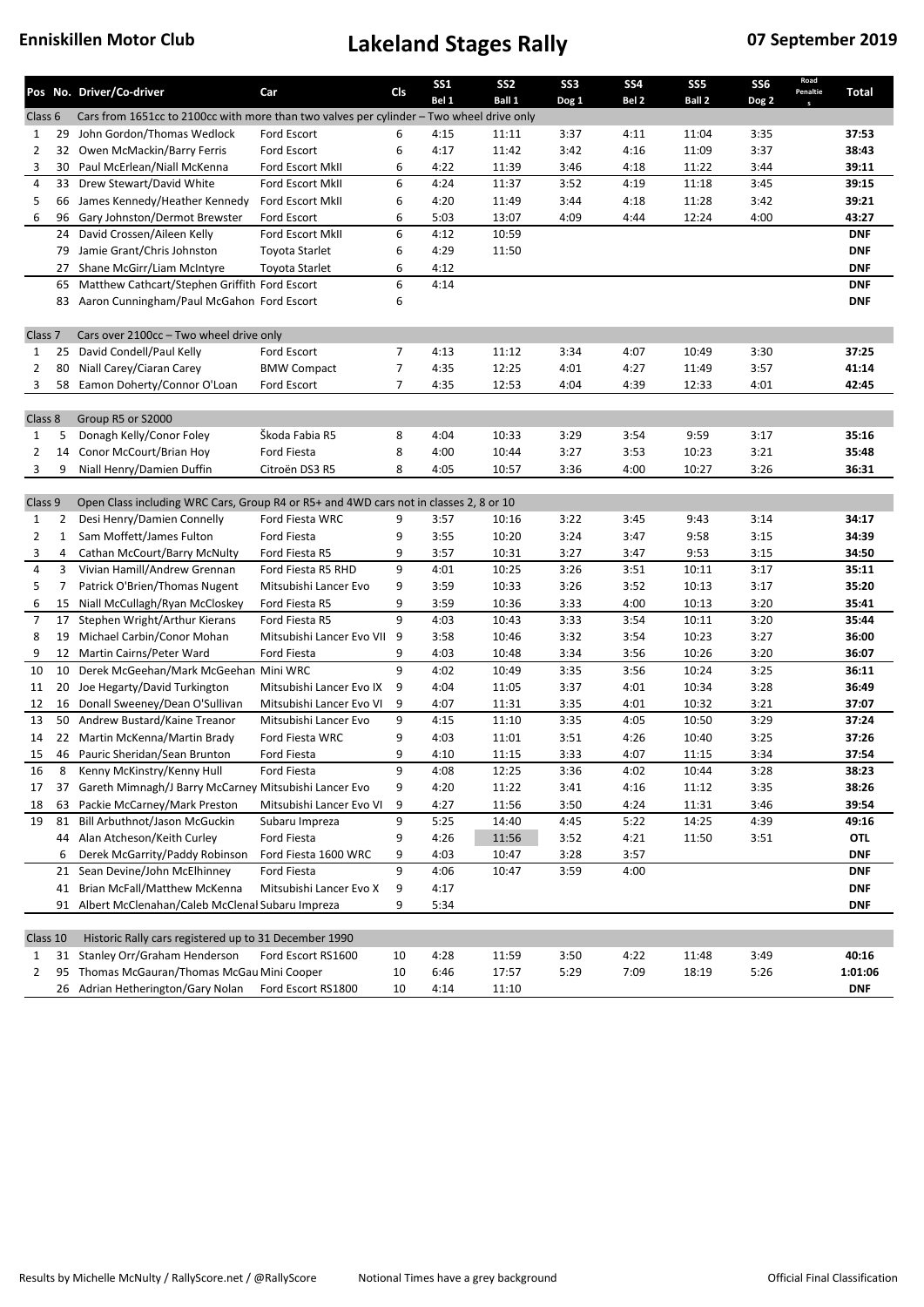|                |              | Pos No. Driver/Co-driver                                                                          | Car                                | SS <sub>1</sub> | SS <sub>2</sub> | SS <sub>3</sub>      | <b>SS4</b>       | SS <sub>5</sub><br>Ball 2 | SS <sub>6</sub> |  |
|----------------|--------------|---------------------------------------------------------------------------------------------------|------------------------------------|-----------------|-----------------|----------------------|------------------|---------------------------|-----------------|--|
|                |              | Overall Positions for each Stage                                                                  |                                    | Bel 1           | Ball 1          | Dog 1                | Bel <sub>2</sub> |                           | Dog 2           |  |
| 1              | 2            | Desi Henry/Damien Connelly                                                                        | Ford Fiesta WRC                    | 2               | 1               | 1                    | 1                | 1                         | $\mathbf{1}$    |  |
| $\overline{2}$ | $\mathbf{1}$ | Sam Moffett/James Fulton                                                                          | <b>Ford Fiesta</b>                 | $\mathbf{1}$    | 2               | $\overline{2}$       | 2                | 3                         | $\overline{2}$  |  |
| 3              | 4            | Cathan McCourt/Barry McNulty                                                                      | Ford Fiesta R5                     | 2               | 4               | 5                    | 2                | 2                         | 2               |  |
| 4              | 3            | Vivian Hamill/Andrew Grennan                                                                      | Ford Fiesta R5 RHD                 | 8               | 3               | 3                    | $\sqrt{4}$       | 5                         | 4               |  |
| 5              | 5            | Donagh Kelly/Conor Foley                                                                          | Škoda Fabia R5                     | 14              | 5               | 8                    | 7                | 4                         | 4               |  |
| 6              | 7            | Patrick O'Brien/Thomas Nugent                                                                     | Mitsubishi Lancer Evo              | 5               | 5               | 3                    | 5                | 7                         | 4               |  |
| 7              | 15           | Niall McCullagh/Ryan McCloskey                                                                    | Ford Fiesta R5                     | 5               | $\overline{7}$  | 11                   | 13               | $\overline{7}$            | $\overline{7}$  |  |
| 8              | 17           | Stephen Wright/Arthur Kierans                                                                     | Ford Fiesta R5                     | 10              | 8               | 11                   | $\overline{7}$   | 5                         | $\overline{7}$  |  |
| 9              | 14           | Conor McCourt/Brian Hoy                                                                           | <b>Ford Fiesta</b>                 | 7               | 9               | 5                    | 6                | 9                         | 10              |  |
| 10             | 19           | Michael Carbin/Conor Mohan                                                                        | Mitsubishi Lancer Evo VIII         | 4               | 10              | 10                   | $\overline{7}$   | 9                         | 16              |  |
| 11             | 12           | Martin Cairns/Peter Ward                                                                          | Ford Fiesta                        | 10              | 13              | 15                   | 10               | 13                        | 7               |  |
| 12<br>13       | 10<br>11     | Derek McGeehan/Mark McGeehan Mini WRC<br>Niall McGonigle/Paddy McCrudden Mitsubishi Lancer Evo IX |                                    | 9<br>24         | 15<br>13        | 20<br>9              | 10<br>16         | 12<br>9                   | 13<br>12        |  |
| 14             | 9            | Niall Henry/Damien Duffin                                                                         | Citroën DS3 R5                     | 16              | 16              | 23                   | 13               | 14                        | 15              |  |
| 15             | 20           | Joe Hegarty/David Turkington                                                                      | Mitsubishi Lancer Evo IX           | 14              | 20              | 25                   | 16               | 16                        | 17              |  |
| 16             | 16           | Donall Sweeney/Dean O'Sullivan                                                                    | Mitsubishi Lancer Evo VI           | 19              | 32              | 20                   | 16               | 15                        | 10              |  |
| 17             | 43           | Stephen Dickson/Tommy Hayes                                                                       | Mitsubishi Lancer Evo IX           | 17              | 20              | 15                   | 20               | 20                        | 20              |  |
| 18             | 50           | Andrew Bustard/Kaine Treanor                                                                      | Mitsubishi Lancer Evo              | 34              | 22              | 20                   | 21               | 20                        | 19              |  |
| 19             | 25           | David Condell/Paul Kelly                                                                          | Ford Escort                        | 29              | 25              | 15                   | 22               | 19                        | 20              |  |
| 20             |              | 22 Martin McKenna/Martin Brady                                                                    | Ford Fiesta WRC                    | 10              | 19              | 42                   | 43               | 17                        | 13              |  |
| 21             | 40           | Colm McFall/Ronnie Craig                                                                          | Mitsubishi Lancer Evo IX           | 26              | 28              | 15                   | 24               | 22                        | 22              |  |
| 22             | 29           | John Gordon/Thomas Wedlock                                                                        | Ford Escort                        | 34              | 24              | 25                   | 25               | 22                        | 24              |  |
| 23             | 46           | Pauric Sheridan/Sean Brunton                                                                      | Ford Fiesta                        | 24              | 26              | 11                   | 22               | 28                        | 22              |  |
| 24             |              | 52 Ruairi Maguire/Grace O'Brien                                                                   | Vauxhall Corsa                     | 31              | 26              | 31                   | 25               | 24                        | 26              |  |
| 25             | 8            | Kenny McKinstry/Kenny Hull                                                                        | Ford Fiesta                        | 20              | 56              | 23                   | 19               | 18                        | 17              |  |
| 26             | 37           | Gareth Mimnagh/J Barry McCarney Mitsubishi Lancer Evo                                             |                                    | 41              | 31              | 28                   | 28               | 26                        | 24              |  |
| 27             | 32           | Owen McMackin/Barry Ferris                                                                        | Ford Escort                        | 36              | 41              | 29                   | 28               | 25                        | 28              |  |
| 28             |              | 60 Marc Johnston/Colin Irvine                                                                     | Ford Escort                        | 50              | 34              | 29                   | 27               | 28                        | 26              |  |
| 29             | 51<br>30     | Kyle White/Sean Topping<br>Paul McErlean/Niall McKenna                                            | Peugeot 208 R2<br>Ford Escort MkII | 40<br>43        | 35<br>39        | 31<br>36             | 31<br>31         | 31<br>32                  | 29<br>32        |  |
| 30<br>31       | 33           | Drew Stewart/David White                                                                          | Ford Escort MkII                   | 50              | 36              | 44                   | 34               | 30                        | 33              |  |
| 32             | 47           | Robert McKelvey/Ben Teggart                                                                       | Mitsubishi Lancer Evo VIII         | 46              | 38              | 35                   | 34               | 35                        | 29              |  |
| 33             | 66           | James Kennedy/Heather Kennedy                                                                     | Ford Escort MkII                   | 41              | 43              | 33                   | 31               | 33                        | 31              |  |
| 34             | 63           | Packie McCarney/Mark Preston                                                                      | Mitsubishi Lancer Evo VI           | 55              | 48              | 40                   | 40               | 34                        | 34              |  |
| 35             |              | 62 Raymond Doyle/Ryan Murray                                                                      | Toyota Corolla                     | 55              | 47              | 42                   | 40               | 37                        | 35              |  |
| 36             | 31           | Stanley Orr/Graham Henderson                                                                      | Ford Escort RS1600                 | 57              | 52              | 40                   | 39               | 38                        | 35              |  |
| 37             | 78           | Adrian Grant/Olivia Coulter                                                                       | Ford Escort MkII                   | 66              | 46              | 46                   | 45               | 36                        | 37              |  |
| 38             |              | 67 Tony McKenna/Eathan McColgan                                                                   | Ford Escort MkII                   | 36              | 53              | 47                   | 40               | 41                        | 40              |  |
| 39             |              | 80 Niall Carey/Ciaran Carey                                                                       | <b>BMW Compact</b>                 | 59              | 56              | 55                   | 44               | 39                        | 46              |  |
| 40             |              | 70 Mervyn Wilson/Darragh Sheridan                                                                 | Ford Escort                        | 65              | 49              | 49                   | 49               | 44                        | 40              |  |
| 41             | 42           | Patsy Keenan/Stephen Joyce                                                                        | Mitsubishi Lancer Evo IX           | 61              | 55              | 59                   | 47               | 42                        | 47              |  |
| 42             | 71           | Liam McQuaid/Mervyn Gailbraith                                                                    | Ford Escort                        | 68              | 49              | 59                   | 54               | 46                        | 45              |  |
| 43             | 68           | Rodney Donaldson/Pauric Keeney                                                                    | Ford Escort<br>Honda Civic         | 66              | 58              | 52                   | 54               | 43                        | 42              |  |
| 44<br>45       | 88<br>58     | Keelan Maguire/Oisin Sherlock<br>Eamon Doherty/Connor O'Loan                                      | Ford Escort                        | 71<br>59        | 59<br>64        | 50<br>59             | 52<br>52         | 46<br>50                  | 43<br>51        |  |
| 46             | 89           | Gerard Neeson/Michael Murray                                                                      | Peugeot 106 GTi                    | 73              | 63              | 57                   | 56               | 49                        | 47              |  |
| 47             | 96           | Gary Johnston/Dermot Brewster                                                                     | Ford Escort                        | $77 \,$         | 66              | 63                   | 57               | 48                        | 50              |  |
| 48             | 92           | Adam Vance/David Vance                                                                            | Honda Civic Type R                 | 75              | 69              | 64                   | 61               | 52                        | 53              |  |
| 49             | 69           | Dominic Leonard/Martin Baxter                                                                     | Honda Civic                        | 61              | 73              | 47                   | 49               | 45                        | 37              |  |
| 50             | 97           | Joel Eakin/Sean Doherty                                                                           | Peugeot 106 GTi                    | 81              | 70              | 65                   | 58               | 51                        | 52              |  |
| 51             | 82           | Cecil Minford/Damien McCann                                                                       | Subaru Impreza                     | 70              | 68              | 66                   | 63               | 53                        | 54              |  |
| 52             | 81           | Bill Arbuthnot/Jason McGuckin                                                                     | Subaru Impreza                     | 80              | 72              | 67                   | 64               | 55                        | 55              |  |
| 53             | 86           | William Graham/Seamus McTigue                                                                     | Vauxhall Corsa                     | 75              | 71              | 69                   | 58               | 54                        | 47              |  |
| 54             | 87           | Barry Meeke/Peter Dowds                                                                           | Nissan Micra                       | 84              | 59              | 52                   | 49               | 57                        | 43              |  |
| 55             | 95           | Thomas McGauran/Thomas McGau Mini Cooper                                                          |                                    | 85              | 74              | 68                   | 65               | 56                        | 56              |  |
|                | 44           | Alan Atcheson/Keith Curley                                                                        | Ford Fiesta                        | 54              | 49              | 44                   | 37               | 40                        | 39              |  |
|                | 53           | Stewart McClean/Jonny Holdsworth Vauxhall Nova<br>Derek McGarrity/Paddy Robinson                  | Ford Fiesta 1600 WRC               | 46<br>10        | 36<br>11        | 27<br>$\overline{7}$ | 37<br>12         | 27                        |                 |  |
|                | 6<br>21      | Sean Devine/John McElhinney                                                                       | Ford Fiesta                        | 17              | 11              | 52                   | 13               |                           |                 |  |
|                | 36           | Peter McCullagh/Calum Maguire                                                                     | Mitsubishi Lancer Evo IX           | 21              | 17              | 11                   | 48               |                           |                 |  |
|                | 34           | Derek Mackarel/Conor Boylan                                                                       | Vauxhall Nova                      | 36              | 30              | 15                   | 30               |                           |                 |  |
|                | 61           | Andy Magee/Michael Johnston                                                                       | Ford Escort                        | 43              | 40              | 37                   | 36               |                           |                 |  |
|                | 76           | Dean Humphrey/Martin Gallogley                                                                    | Vauxhall Corsa                     | 63              | 54              | 50                   | 46               |                           |                 |  |
|                | 84           | James McGovern/Louise Boyle                                                                       | Toyota Corolla                     | 71              | 65              | 57                   | 58               |                           |                 |  |
|                | 77           | Ed Muldoon/Mark Byrne                                                                             | Suzuki Swift Sport                 | 74              | 66              | 62                   | 62               |                           |                 |  |
|                | 64           | Jody McManus/Andrew Browne                                                                        | Ford Fiesta                        | 52              | 33              | 33                   |                  |                           |                 |  |
|                |              | 73 Shane Kenneally/Jer Connors                                                                    | Honda Civic                        | 46              | 42              | 39                   |                  |                           |                 |  |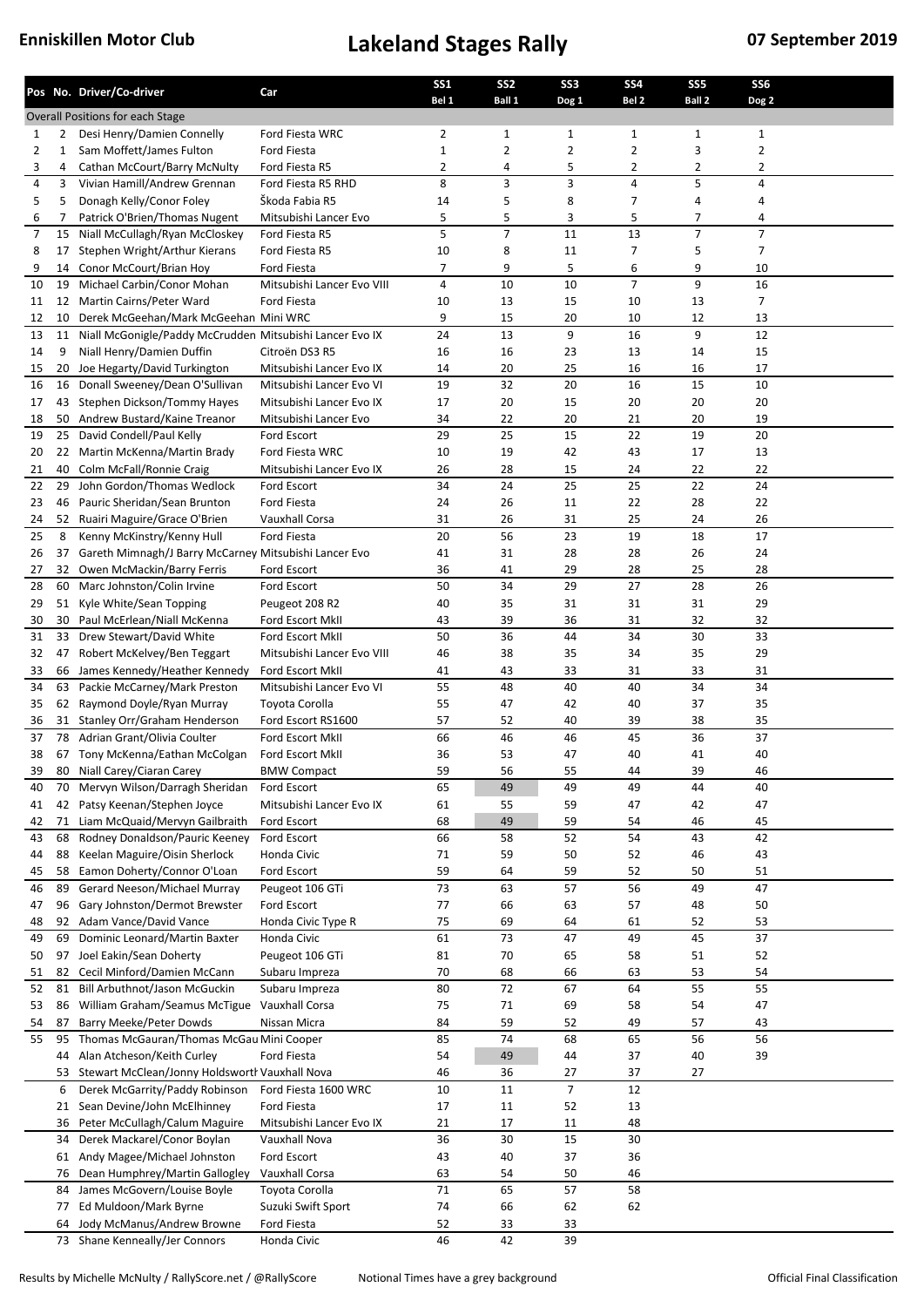|    | Pos No. Driver/Co-driver                               | Car                      | SS <sub>1</sub><br>Bel 1 | SS <sub>2</sub><br>Ball 1 | SS <sub>3</sub><br>Dog 1 | SS <sub>4</sub><br>Bel 2 | SS <sub>5</sub><br>Ball 2 | SS <sub>6</sub><br>Dog 2 |
|----|--------------------------------------------------------|--------------------------|--------------------------|---------------------------|--------------------------|--------------------------|---------------------------|--------------------------|
|    | Overall Positions for each Stage (continued)           |                          |                          |                           |                          |                          |                           |                          |
| 54 | Brian Brady/Leonard Tuite                              | Honda Civic              | 52                       | 45                        | 38                       |                          |                           |                          |
| 72 | Travis Humphrey/Ben Thompson                           | Peugeot 205              | 63                       | 62                        | 56                       |                          |                           |                          |
| 24 | David Crossen/Aileen Kelly                             | <b>Ford Escort MkII</b>  | 27                       | 17                        |                          |                          |                           |                          |
| 26 | Adrian Hetherington/Gary Nolan                         | Ford Escort RS1800       | 31                       | 22                        |                          |                          |                           |                          |
| 23 | Paul Britton/Kieran McGrath                            | Subaru Impreza N16       | 29                       | 28                        |                          |                          |                           |                          |
| 79 | Jamie Grant/Chris Johnston                             | <b>Toyota Starlet</b>    | 58                       | 44                        |                          |                          |                           |                          |
| 93 | Mark Faulkner/Ashley Boulton                           | Nissan Micra             | 69                       | 59                        |                          |                          |                           |                          |
| 18 | Liam Regan/Ger Conway                                  | Mitsubishi Lancer Evo IX | 21                       |                           |                          |                          |                           |                          |
|    | Ian Dickson/Dermot McCafferty                          | Mitsubishi Lancer Evo IX | 21                       |                           |                          |                          |                           |                          |
| 27 | Shane McGirr/Liam McIntyre                             | Toyota Starlet           | 27                       |                           |                          |                          |                           |                          |
| 65 | Matthew Cathcart/Stephen Griffith Ford Escort          |                          | 31                       |                           |                          |                          |                           |                          |
| 41 | Brian McFall/Matthew McKenna                           | Mitsubishi Lancer Evo X  | 36                       |                           |                          |                          |                           |                          |
| 35 | David Dennison/Gareth Lewthwaite Mitsubishi Lancer Evo |                          | 43                       |                           |                          |                          |                           |                          |
| 56 | Hugh McQuaid/Enda Gerety                               | Ford Escort              | 46                       |                           |                          |                          |                           |                          |
| 85 | Sammy Scollan/Andy Heekin                              | Subaru Impreza           | 78                       |                           |                          |                          |                           |                          |
| 94 | Ryan McCanney/Conor McGurren                           | Vauxhall Nova            | 79                       |                           |                          |                          |                           |                          |
| 91 | Albert McClenahan/Caleb McClenal Subaru Impreza        |                          | 82                       |                           |                          |                          |                           |                          |
| 99 | Shane McCanney/Diarmaid Campb Toyota Corolla Twincam   |                          | 83                       |                           |                          |                          |                           |                          |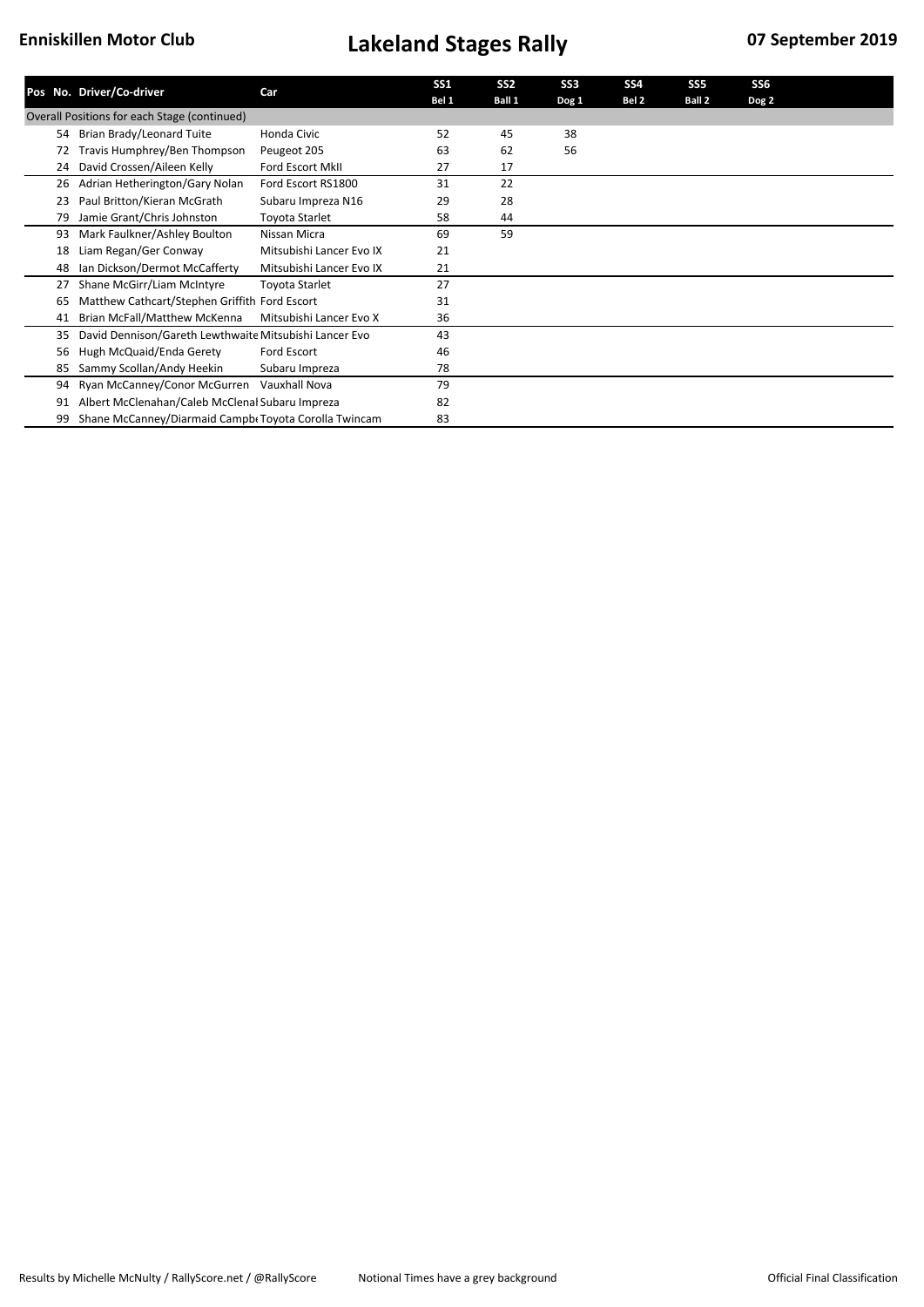|          |          | Pos No. Driver/Co-driver                                      | Car                           | <b>SS1</b><br>Bel 1 | SS <sub>2</sub><br>Ball 1 | SS <sub>3</sub><br>Dog 1 | <b>SS4</b><br>Bel <sub>2</sub> | SS <sub>5</sub><br>Ball 2 | SS <sub>6</sub><br>Dog 2 |  |
|----------|----------|---------------------------------------------------------------|-------------------------------|---------------------|---------------------------|--------------------------|--------------------------------|---------------------------|--------------------------|--|
|          |          | Overall Positions after each Stage                            |                               |                     |                           |                          |                                |                           |                          |  |
| 1        | 2        | Desi Henry/Damien Connelly                                    | Ford Fiesta WRC               | 2                   | 1                         | 1                        | 1                              | 1                         | 1                        |  |
| 2        | 1        | Sam Moffett/James Fulton                                      | Ford Fiesta                   | $\mathbf 1$         | 2                         | 2                        | 2                              | 2                         | 2                        |  |
| 3        | 4        | Cathan McCourt/Barry McNulty                                  | Ford Fiesta R5                | 2                   | 4                         | 4                        | 3                              | 3                         | 3                        |  |
| 4        | 3        | Vivian Hamill/Andrew Grennan                                  | Ford Fiesta R5 RHD            | 8                   | 3                         | 3                        | 4                              | 4                         | 4                        |  |
| 5        | 5        | Donagh Kelly/Conor Foley                                      | Škoda Fabia R5                | 14                  | 7                         | 6                        | 6                              | 5                         | 5                        |  |
| 6        | 7        | Patrick O'Brien/Thomas Nugent                                 | Mitsubishi Lancer Evo         | 5                   | 5                         | 5                        | 5                              | 6                         | 6                        |  |
| 7        | 15       | Niall McCullagh/Ryan McCloskey                                | Ford Fiesta R5                | 5                   | 6                         | $\overline{7}$           | 8                              | 7                         | 7                        |  |
| 8        | 17       | Stephen Wright/Arthur Kierans                                 | Ford Fiesta R5                | 10                  | 10                        | 11                       | 10                             | 8                         | 8                        |  |
| 9        | 14       | Conor McCourt/Brian Hoy                                       | <b>Ford Fiesta</b>            | 7                   | 8                         | 8                        | $\overline{7}$                 | 9                         | 9                        |  |
| 10       | 19       | Michael Carbin/Conor Mohan                                    | Mitsubishi Lancer Evo VIII    | 4                   | 8                         | 9                        | 9                              | 10                        | 10                       |  |
| 11       | 12       | Martin Cairns/Peter Ward                                      | Ford Fiesta                   | 10                  | 12                        | 12                       | 12                             | 12                        | 11                       |  |
| 12       | 10       | Derek McGeehan/Mark McGeehan Mini WRC                         |                               | 9                   | 12                        | 13                       | 13                             | 11                        | 12                       |  |
| 13       | 11       | Niall McGonigle/Paddy McCrudden Mitsubishi Lancer Evo IX      |                               | 24                  | 15                        | 14                       | 14                             | 13                        | 13                       |  |
| 14       | 9        | Niall Henry/Damien Duffin                                     | Citroën DS3 R5                | 16                  | 16                        | 15                       | 15                             | 14                        | 14                       |  |
| 15       | 20       | Joe Hegarty/David Turkington                                  | Mitsubishi Lancer Evo IX      | 14                  | 19                        | 18                       | 16                             | 15                        | 15                       |  |
| 16       | 16       | Donall Sweeney/Dean O'Sullivan                                | Mitsubishi Lancer Evo VI      | 19                  | 30                        | 28                       | 23                             | 17                        | 16                       |  |
| 17       | 43       | Stephen Dickson/Tommy Hayes                                   | Mitsubishi Lancer Evo IX      | 17                  | 20                        | 17                       | 17                             | 16                        | 17                       |  |
| 18       | 50       | Andrew Bustard/Kaine Treanor                                  | Mitsubishi Lancer Evo         | 34                  | 23                        | 23                       | 19                             | 18                        | 18                       |  |
| 19       | 25       | David Condell/Paul Kelly                                      | Ford Escort                   | 29                  | 23                        | 22                       | 21                             | 18                        | 19                       |  |
| 20       |          | 22 Martin McKenna/Martin Brady                                | Ford Fiesta WRC               | 10                  | 17                        | 20                       | 26                             | 20                        | 20                       |  |
| 21       | 40       | Colm McFall/Ronnie Craig                                      | Mitsubishi Lancer Evo IX      | 26                  | 27                        | 24                       | 22                             | 21                        | 21                       |  |
| 22       | 29       | John Gordon/Thomas Wedlock                                    | Ford Escort                   | 34                  | 26                        | 25                       | 23                             | 22                        | 22                       |  |
| 23       | 46       | Pauric Sheridan/Sean Brunton                                  | Ford Fiesta                   | 24                  | 23                        | 21                       | 19                             | 23                        | 23                       |  |
| 24<br>25 | 52<br>8  | Ruairi Maguire/Grace O'Brien<br>Kenny McKinstry/Kenny Hull    | Vauxhall Corsa<br>Ford Fiesta | 31<br>20            | 28<br>50                  | 26<br>42                 | 27<br>37                       | 24<br>26                  | 24<br>25                 |  |
| 26       | 37       | Gareth Mimnagh/J Barry McCarney Mitsubishi Lancer Evo         |                               | 41                  | 32                        | 29                       | 29                             | 25                        | 26                       |  |
| 27       | 32       | Owen McMackin/Barry Ferris                                    | Ford Escort                   | 36                  | 36                        | 33                       | 32                             | 27                        | 27                       |  |
| 28       |          | 60 Marc Johnston/Colin Irvine                                 | Ford Escort                   | 50                  | 34                        | 31                       | 30                             | 28                        | 28                       |  |
| 29       | 51       | Kyle White/Sean Topping                                       | Peugeot 208 R2                | 40                  | 33                        | 30                       | 30                             | 29                        | 29                       |  |
| 30       | 30       | Paul McErlean/Niall McKenna                                   | Ford Escort MkII              | 43                  | 38                        | 36                       | 34                             | 31                        | 30                       |  |
| 31       | 33       | Drew Stewart/David White                                      | Ford Escort MkII              | 50                  | 38                        | 38                       | 39                             | 32                        | 31                       |  |
| 32       | 47       | Robert McKelvey/Ben Teggart                                   | Mitsubishi Lancer Evo VIII    | 46                  | 38                        | 35                       | 34                             | 33                        | 32                       |  |
| 33       | 66       | James Kennedy/Heather Kennedy                                 | Ford Escort MkII              | 41                  | 43                        | 38                       | 37                             | 34                        | 33                       |  |
| 34       | 63       | Packie McCarney/Mark Preston                                  | Mitsubishi Lancer Evo VI      | 55                  | 47                        | 43                       | 40                             | 35                        | 34                       |  |
| 35       |          | 62 Raymond Doyle/Ryan Murray                                  | Toyota Corolla                | 55                  | 46                        | 43                       | 40                             | 36                        | 35                       |  |
| 36       |          | 31 Stanley Orr/Graham Henderson                               | Ford Escort RS1600            | 57                  | 48                        | 45                       | 42                             | 37                        | 36                       |  |
| 37       | 78       | Adrian Grant/Olivia Coulter                                   | Ford Escort MkII              | 66                  | 52                        | 47                       | 44                             | 38                        | 37                       |  |
| 38       |          | 67 Tony McKenna/Eathan McColgan                               | Ford Escort MkII              | 36                  | 49                        | 46                       | 43                             | 39                        | 38                       |  |
| 39       |          | 80 Niall Carey/Ciaran Carey                                   | <b>BMW Compact</b>            | 59                  | 56                        | 51                       | 48                             | 40                        | 39                       |  |
| 40       |          | 70 Mervyn Wilson/Darragh Sheridan                             | Ford Escort                   | 65                  | 51                        | 48                       | 45                             | 41                        | 40                       |  |
| 41       | 42       | Patsy Keenan/Stephen Joyce                                    | Mitsubishi Lancer Evo IX      | 61                  | 55                        | 52                       | 49                             | 42                        | 41                       |  |
| 42       | 71       | Liam McQuaid/Mervyn Gailbraith                                | Ford Escort                   | 68                  | 53                        | 49                       | 47                             | 43                        | 42                       |  |
| 43       | 68       | Rodney Donaldson/Pauric Keeney                                | Ford Escort                   | 66                  | 57                        | 53                       | 50                             | 44                        | 43                       |  |
| 44       | 88       | Keelan Maguire/Oisin Sherlock                                 | Honda Civic                   | 71                  | 60                        | 54                       | 51                             | 45                        | 44                       |  |
| 45       | 58       | Eamon Doherty/Connor O'Loan                                   | Ford Escort                   | 59                  | 61                        | 55                       | 52                             | 46                        | 45                       |  |
| 46       | 89       | Gerard Neeson/Michael Murray                                  | Peugeot 106 GTi               | 73                  | 62                        | 56                       | 53                             | 47                        | 46                       |  |
| 47       | 96       | Gary Johnston/Dermot Brewster                                 | Ford Escort                   | 77                  | 67                        | 61                       | 56                             | 48                        | 47                       |  |
| 48       | 92       | Adam Vance/David Vance                                        | Honda Civic Type R            | 75                  | 68                        | 63                       | 59                             | 50                        | 49                       |  |
| 49       | 69       | Dominic Leonard/Martin Baxter                                 | Honda Civic                   | 61                  | 73                        | 66                       | 62                             | 53                        | 50                       |  |
| 50       | 97       | Joel Eakin/Sean Doherty                                       | Peugeot 106 GTi               | 81                  | 69                        | 64                       | 61                             | 52                        | 51                       |  |
| 51       | 82       | Cecil Minford/Damien McCann                                   | Subaru Impreza                | 70                  | 64                        | 62                       | 58                             | 51                        | 52                       |  |
| 52       | 81       | Bill Arbuthnot/Jason McGuckin                                 | Subaru Impreza                | 80                  | 72                        | 67                       | 63                             | 54                        | 53                       |  |
| 53       | 86       | William Graham/Seamus McTigue                                 | Vauxhall Corsa                | 75                  | 70                        | 68                       | 64                             | 55                        | 54                       |  |
| 54       | 87       | Barry Meeke/Peter Dowds                                       | Nissan Micra                  | 84                  | 66                        | 59                       | 54                             | 56                        | 55                       |  |
| 55       | 95       | Thomas McGauran/Thomas McGau Mini Cooper                      |                               | 85                  | 74                        | 69                       | 65                             | 57                        | 56                       |  |
|          | 44       | Alan Atcheson/Keith Curley                                    | Ford Fiesta                   | 54                  | $71\,$                    | 65                       | 60                             | 49                        | 48                       |  |
|          | 53       | Stewart McClean/Jonny Holdsworth Vauxhall Nova                |                               | 46                  | 37                        | 31                       | 33                             | 30                        |                          |  |
|          | 6        | Derek McGarrity/Paddy Robinson                                | Ford Fiesta 1600 WRC          | 10                  | 11                        | 10                       | 11                             |                           |                          |  |
|          | 21       | Sean Devine/John McElhinney                                   | Ford Fiesta                   | 17                  | 14                        | 19                       | 18                             |                           |                          |  |
|          | 36       | Peter McCullagh/Calum Maguire                                 | Mitsubishi Lancer Evo IX      | 21                  | 18                        | 16                       | 23                             |                           |                          |  |
|          | 34       | Derek Mackarel/Conor Boylan                                   | Vauxhall Nova                 | 36                  | 30                        | 26                       | 28                             |                           |                          |  |
|          | 61<br>76 | Andy Magee/Michael Johnston<br>Dean Humphrey/Martin Gallogley | Ford Escort<br>Vauxhall Corsa | 43<br>63            | 41<br>54                  | 37<br>50                 | 36<br>46                       |                           |                          |  |
|          |          | James McGovern/Louise Boyle                                   | Toyota Corolla                | 71                  | 63                        | 58                       | 55                             |                           |                          |  |
|          | 84<br>77 | Ed Muldoon/Mark Byrne                                         | Suzuki Swift Sport            | 74                  | 65                        | 60                       | 57                             |                           |                          |  |
|          | 64       | Jody McManus/Andrew Browne                                    | Ford Fiesta                   | 52                  | 34                        | 34                       |                                |                           |                          |  |
|          |          | 73 Shane Kenneally/Jer Connors                                | Honda Civic                   | 46                  | 42                        | 40                       |                                |                           |                          |  |
|          |          |                                                               |                               |                     |                           |                          |                                |                           |                          |  |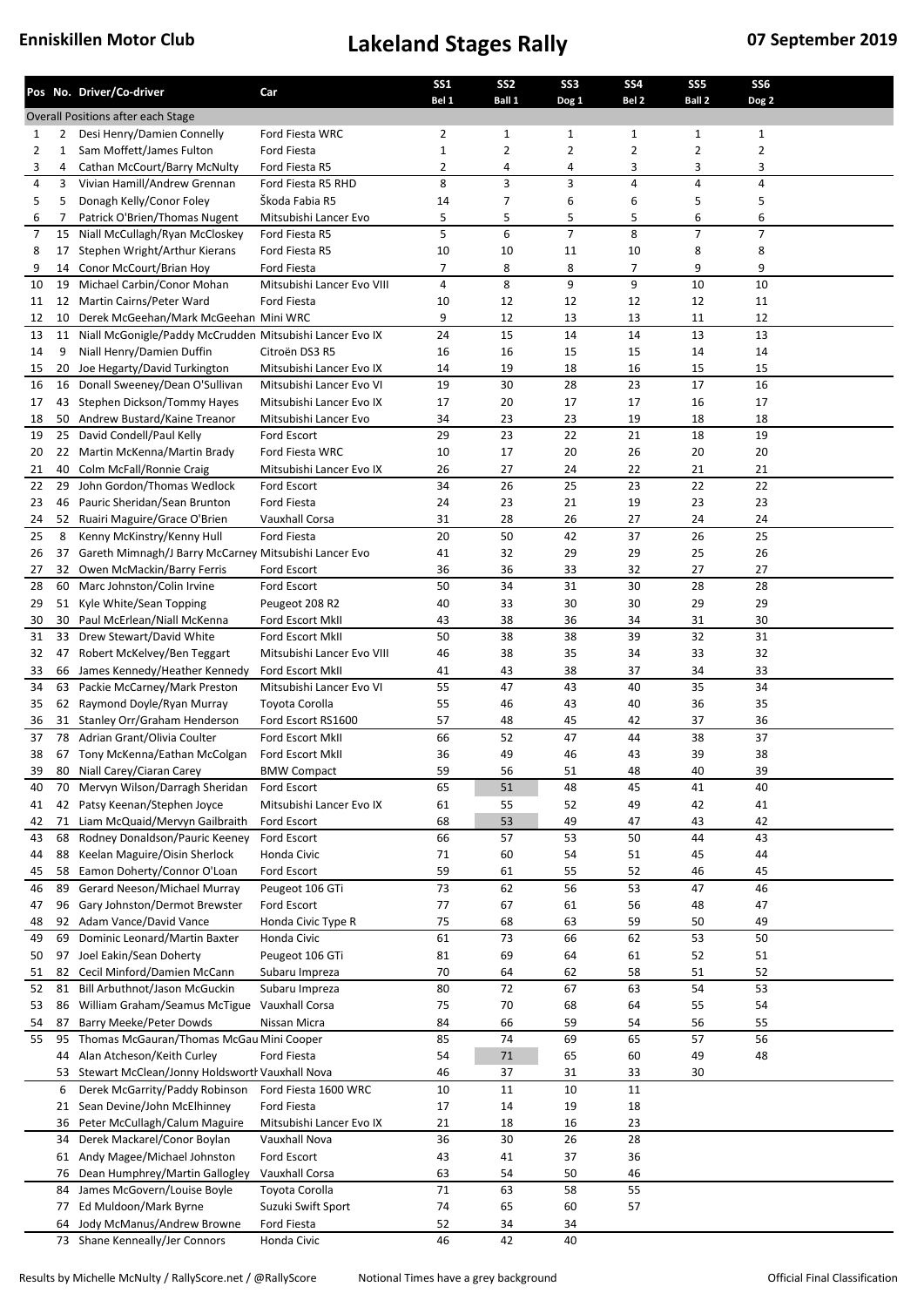|    | Pos No. Driver/Co-driver                               | Car                      | SS <sub>1</sub><br>Bel 1 | SS <sub>2</sub><br>Ball 1 | SS <sub>3</sub><br>Dog 1 | SS <sub>4</sub><br>Bel 2 | SS5<br>Ball 2 | SS6<br>Dog 2 |  |
|----|--------------------------------------------------------|--------------------------|--------------------------|---------------------------|--------------------------|--------------------------|---------------|--------------|--|
|    | Overall Positions after each Stage (continued)         |                          |                          |                           |                          |                          |               |              |  |
| 54 | Brian Brady/Leonard Tuite                              | Honda Civic              | 52                       | 44                        | 41                       |                          |               |              |  |
| 72 | Travis Humphrey/Ben Thompson                           | Peugeot 205              | 63                       | 58                        | 57                       |                          |               |              |  |
| 24 | David Crossen/Aileen Kelly                             | Ford Escort MkII         | 27                       | 20                        |                          |                          |               |              |  |
| 26 | Adrian Hetherington/Gary Nolan                         | Ford Escort RS1800       | 31                       | 22                        |                          |                          |               |              |  |
| 23 | Paul Britton/Kieran McGrath                            | Subaru Impreza N16       | 29                       | 28                        |                          |                          |               |              |  |
| 79 | Jamie Grant/Chris Johnston                             | Toyota Starlet           | 58                       | 45                        |                          |                          |               |              |  |
| 93 | Mark Faulkner/Ashley Boulton                           | Nissan Micra             | 69                       | 58                        |                          |                          |               |              |  |
| 18 | Liam Regan/Ger Conway                                  | Mitsubishi Lancer Evo IX | 21                       |                           |                          |                          |               |              |  |
| 48 | Ian Dickson/Dermot McCafferty                          | Mitsubishi Lancer Evo IX | 21                       |                           |                          |                          |               |              |  |
| 27 | Shane McGirr/Liam McIntyre                             | Toyota Starlet           | 27                       |                           |                          |                          |               |              |  |
| 65 | Matthew Cathcart/Stephen Griffith Ford Escort          |                          | 31                       |                           |                          |                          |               |              |  |
| 41 | Brian McFall/Matthew McKenna                           | Mitsubishi Lancer Evo X  | 36                       |                           |                          |                          |               |              |  |
| 35 | David Dennison/Gareth Lewthwaite Mitsubishi Lancer Evo |                          | 43                       |                           |                          |                          |               |              |  |
| 56 | Hugh McQuaid/Enda Gerety                               | Ford Escort              | 46                       |                           |                          |                          |               |              |  |
| 85 | Sammy Scollan/Andy Heekin                              | Subaru Impreza           | 78                       |                           |                          |                          |               |              |  |
| 94 | Ryan McCanney/Conor McGurren                           | Vauxhall Nova            | 79                       |                           |                          |                          |               |              |  |
| 91 | Albert McClenahan/Caleb McClenal Subaru Impreza        |                          | 82                       |                           |                          |                          |               |              |  |
| 99 | Shane McCanney/Diarmaid Campbe Toyota Corolla Twincam  |                          | 83                       |                           |                          |                          |               |              |  |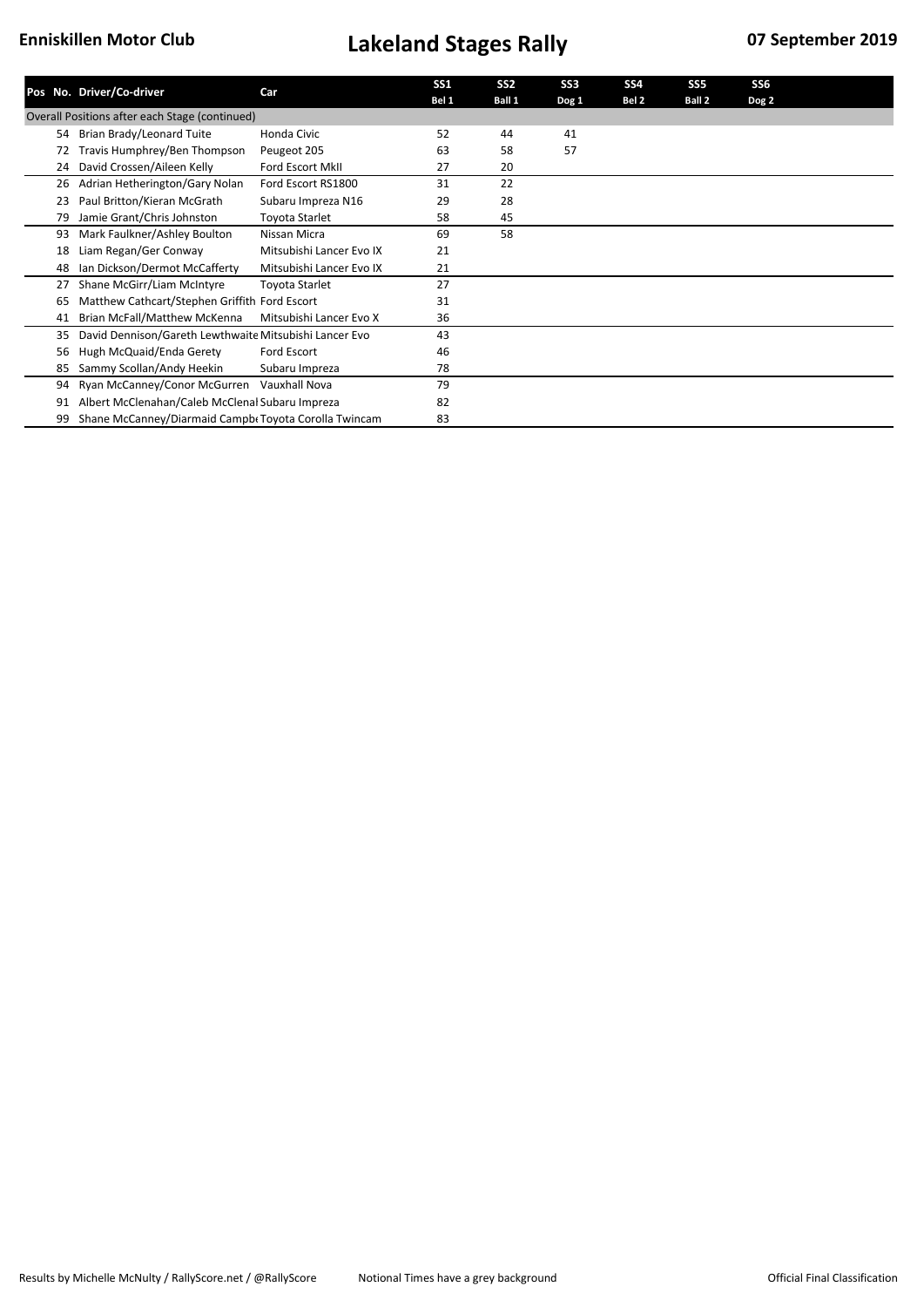|     |                    | <b>Road Penalties</b> |                                   |                    |     |                                   | <b>Retirements</b>  |
|-----|--------------------|-----------------------|-----------------------------------|--------------------|-----|-----------------------------------|---------------------|
| No. | <b>Driver</b>      | Penalty Reason        |                                   | Control            | No. | <b>Driver</b>                     | Reason              |
| 44  | Alan Atcheson      |                       | 03:20 20 minutes                  | <b>Arrival SS2</b> | 6   | Derek McGarrity                   | SS5: Suspension     |
|     | 72 Travis Humphrey |                       | 00:30 3 minutes late              | <b>Arrival SS3</b> | 18  | Liam Regan                        | SS2: Retired        |
| 86  | William Graham     |                       | 00:50 5 minutes late              | <b>Arrival SS3</b> | 21  | Sean Devine                       | SS5: Retired        |
| 87  | <b>Barry Meeke</b> |                       | 00:40 2 minutes early Arrival SS6 |                    | 23  | Paul Britton                      | SS3: Off road       |
|     |                    |                       |                                   |                    | 24  | David Crossen                     | SS3: Off road       |
|     |                    |                       |                                   |                    | 26  | Adrian Hetherington SS3: Off road |                     |
|     |                    |                       |                                   |                    | 27  | <b>Shane McGirr</b>               | SS2: Off road       |
|     |                    |                       |                                   |                    | 34  | Derek Mackarel                    | SS5: Off road       |
|     |                    |                       |                                   |                    | 35  | David Dennison                    | SS2: Retired        |
|     |                    |                       |                                   |                    | 36  | Peter McCullagh                   | SS5: Retired        |
|     |                    |                       |                                   |                    | 41  | <b>Brian McFall</b>               | SS2: Retired        |
|     |                    |                       |                                   |                    | 44  | Alan Atcheson                     | Finish Control: OTL |
|     |                    |                       |                                   |                    | 45  | <b>Austin Snow</b>                | SS1: Off road       |
|     |                    |                       |                                   |                    | 48  | Ian Dickson                       | SS2: Driveshaft     |
|     |                    |                       |                                   |                    | 53  | <b>Stewart McClean</b>            | SS6: Wheel hub      |
|     |                    |                       |                                   |                    | 54  | <b>Brian Brady</b>                | SS4: Retired        |
|     |                    |                       |                                   |                    | 56  | Hugh McQuaid                      | SS2: Off road       |
|     |                    |                       |                                   |                    | 61  | Andy Magee                        | SS5: Rolled         |
|     |                    |                       |                                   |                    | 64  | <b>Jody McManus</b>               | SS4: Retired        |
|     |                    |                       |                                   |                    | 65  | <b>Matthew Cathcart</b>           | SS2: Retired        |
|     |                    |                       |                                   |                    | 72  | <b>Travis Humphrey</b>            | SS4: Retired        |
|     |                    |                       |                                   |                    | 73  | Shane Kenneally                   | SS4: Retired        |
|     |                    |                       |                                   |                    | 75  | <b>Drew Chambers</b>              | SS1: Off road       |
|     |                    |                       |                                   |                    | 76  | Dean Humphrey                     | SS5: Retired        |
|     |                    |                       |                                   |                    | 77  | Ed Muldoon                        | SS5: Retired        |
|     |                    |                       |                                   |                    | 79  | Jamie Grant                       | SS3: Wheel hub      |
|     |                    |                       |                                   |                    | 83  | Aaron Cunningham                  | SS1: Retired        |
|     |                    |                       |                                   |                    | 84  | James McGovern                    | SS5: Retired        |
|     |                    |                       |                                   |                    | 85  | Sammy Scollan                     | SS2: Retired        |
|     |                    |                       |                                   |                    | 91  | Albert McClenahan                 | SS2: Retired        |
|     |                    |                       |                                   |                    | 93  | Mark Faulkner                     | SS3: Clutch         |
|     |                    |                       |                                   |                    | 94  | Ryan McCanney                     | SS2: Engine         |
|     |                    |                       |                                   |                    | 98  | Gareth Deazley                    | SS1: Electrical     |
|     |                    |                       |                                   |                    | 99  | Shane McCanney                    | SS2: Engine         |
|     |                    |                       |                                   |                    |     |                                   |                     |

### **Tie Breaks Other information**

Number of starters 89 Number of finishers 55 Number of stages 6 Stage Mileage 36.48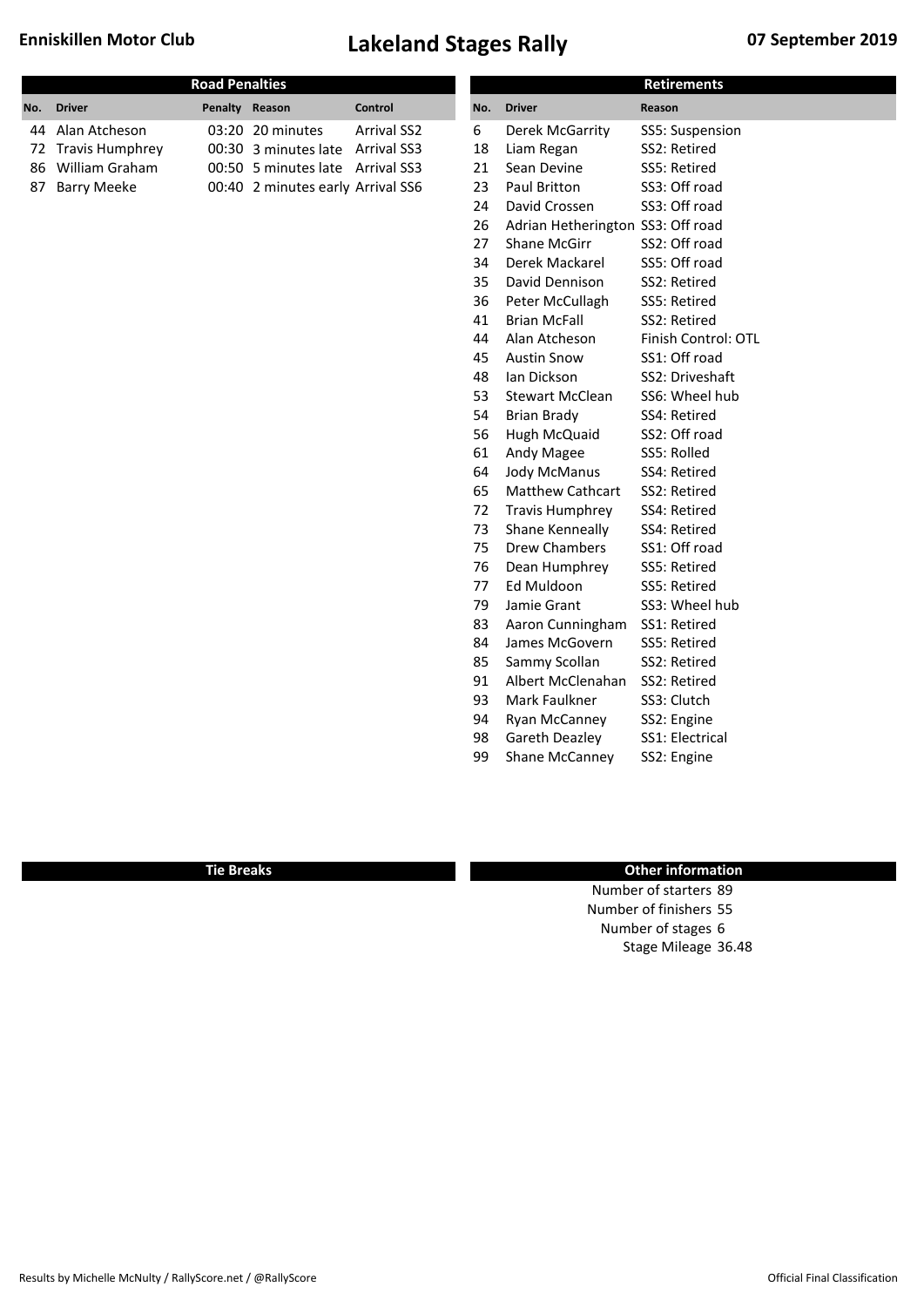| Stage           | Name                 | Length<br>(miles) | <b>Stage Winner</b> | Time<br>(min:sec) | Avg Speed<br>(mph) | <b>Rally Leader</b> |
|-----------------|----------------------|-------------------|---------------------|-------------------|--------------------|---------------------|
| SS <sub>1</sub> | Belmore 1            | 3.65              | Sam Moffett         | 3:55              | 55.9               | <b>Sam Moffett</b>  |
| SS <sub>2</sub> | Ballintempo 1        | 11.24             | Desi Henry          | 10:16             | 65.7               | Desi Henry          |
| SS <sub>3</sub> | Big Dog 1            | 3.35              | Desi Henry          | 3:22              | 59.7               | Desi Henry          |
| SS <sub>4</sub> | <b>Belmore 2</b>     | 3.65              | Desi Henry          | 3:45              | 58.4               | Desi Henry          |
| SS <sub>5</sub> | <b>Ballintempo 2</b> | 11.24             | Desi Henry          | 9:43              | 69.4               | Desi Henry          |
| SS <sub>6</sub> | Big Dog 2            | 3.35              | Desi Henry          | 3:14              | 62.2               | Desi Henry          |